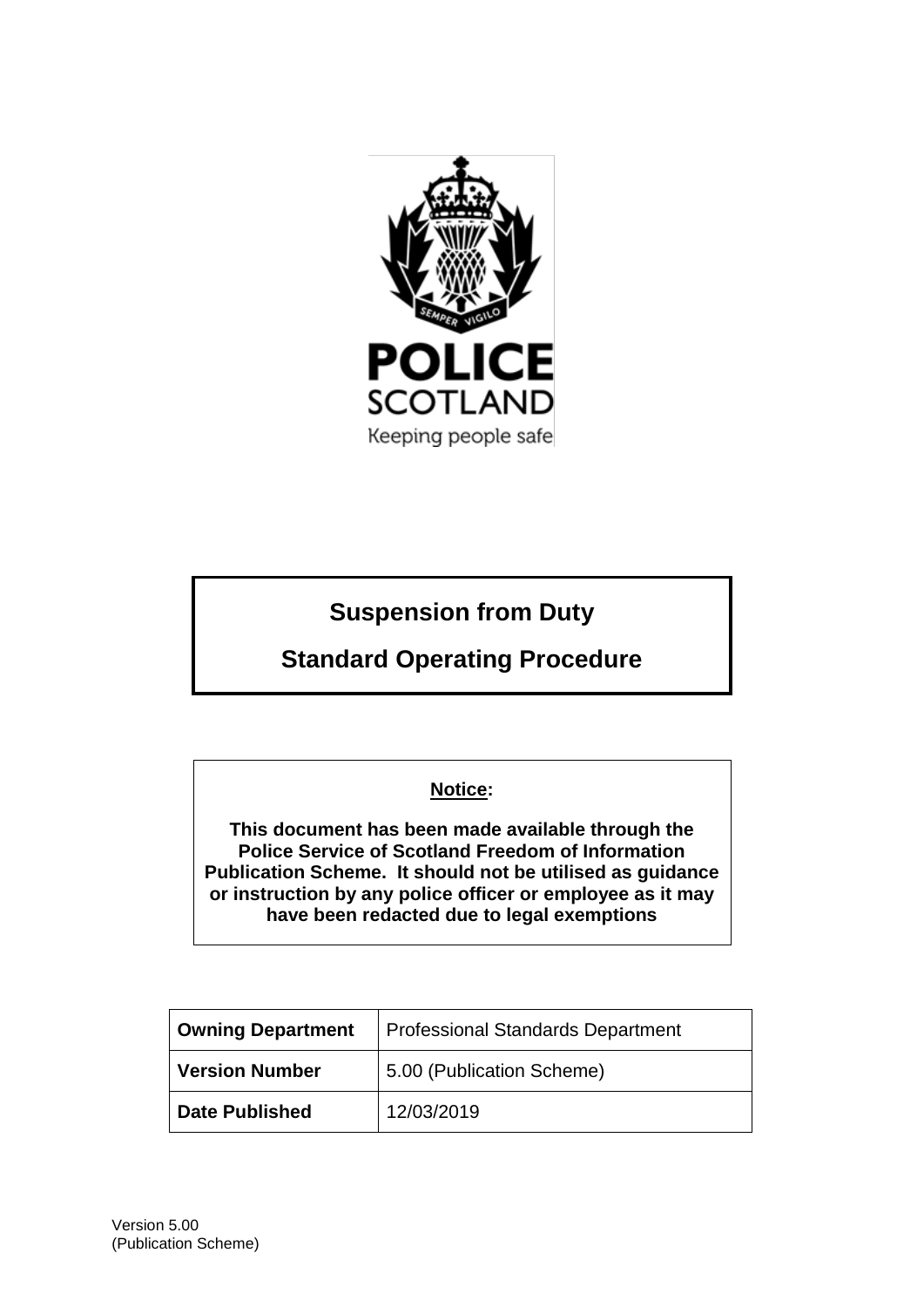# **Compliance Record**

| <b>Equality and Human Rights Impact Assessment (EqHRIA):</b><br>Date Completed / Reviewed: | 21/07/2017 |
|--------------------------------------------------------------------------------------------|------------|
| <b>Information Management Compliant:</b>                                                   | Yes        |
| <b>Health and Safety Compliant:</b>                                                        | N/A        |
| <b>Publication Scheme Compliant:</b>                                                       | Yes        |

# **Version Control Table**

| <b>Version</b> | <b>History of Amendments</b>                                                                                                                                                                                                                                                                                                | <b>Date</b> |
|----------------|-----------------------------------------------------------------------------------------------------------------------------------------------------------------------------------------------------------------------------------------------------------------------------------------------------------------------------|-------------|
| 1.00           | <b>Initial Approved Version</b>                                                                                                                                                                                                                                                                                             | 30/03/2013  |
| 1.01           | <b>Removal of Pro-Forma Letter Templates</b>                                                                                                                                                                                                                                                                                | 01/04/2013  |
| 2.00           | Full Cyclical Review of SOP                                                                                                                                                                                                                                                                                                 | 31/03/2016  |
| 3.00           | Minor amendment to section 14.1 removing wording<br>relating to SCoPE as the facility isn't available force<br>wide.                                                                                                                                                                                                        | 02/08/2016  |
| 4.00           | Amendment to nomenclature in section 3.4 as per Force<br>Memo PS 142/17. New paragraph inserted at 22.2.5.<br>Updated formatting standards applied with additional<br>appendices 'A' and 'B' referencing associated legislation,<br>policies and SOPs. All references to 'PSoS' amended to<br>'Police Scotland' throughout. | 28/07/2017  |
| 5.00           | Minor amendment to section 22.1.1 to include reference<br>and hyperlink to National Form 039-033. GSC Marking<br>changed to 'OFFICIAL'.                                                                                                                                                                                     | 12/03/2019  |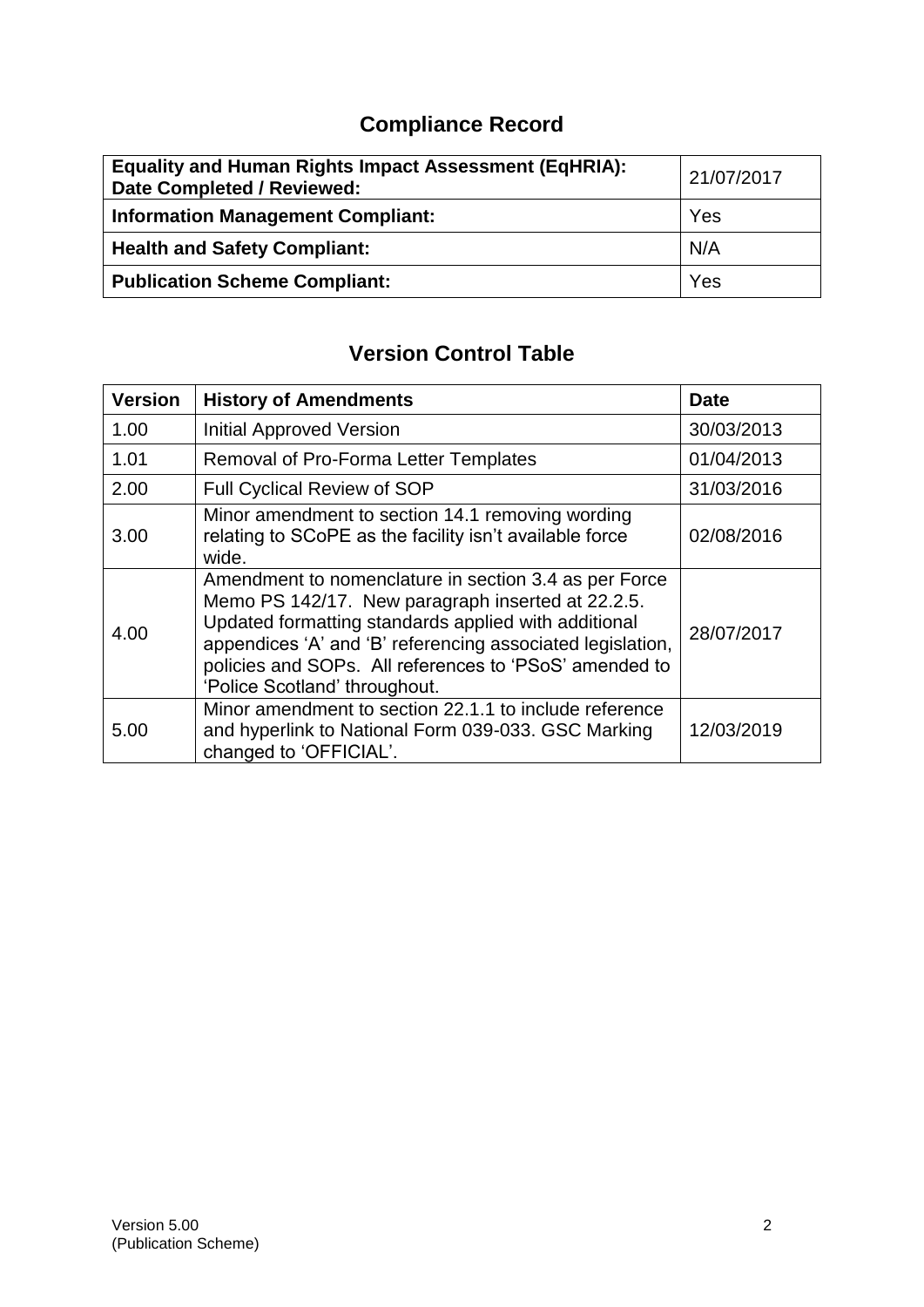# **Contents**

- 1. Purpose
- 2. Statutory Position
- 3. Action Prior to Suspension
- 4. Officer Subject of Misconduct or Criminal Enquiries
- 5. Suspension Procedure
- 6. Officer Unfit for Duty
- 7. Suspension Review
- 8. Members of Police Staff and Special Constables
- 9. Liaison Officer
- 10. Welfare
- 11. Status
- 12. Uniform and Equipment
- 13. Authorisations
- 14. Rest Days and Annual Leave
- 15. Access to Police Premises
- 16. Sickness
- 17. Precognitions
- 18. Court Appearances
- 19. External Business Interests/Secondary Employment
- 20. Misconduct Proceedings
- 21. Financial Position
- 22. Roles and Responsibilities
- 23. Contact with Other Officers
- 24. Contact with the Media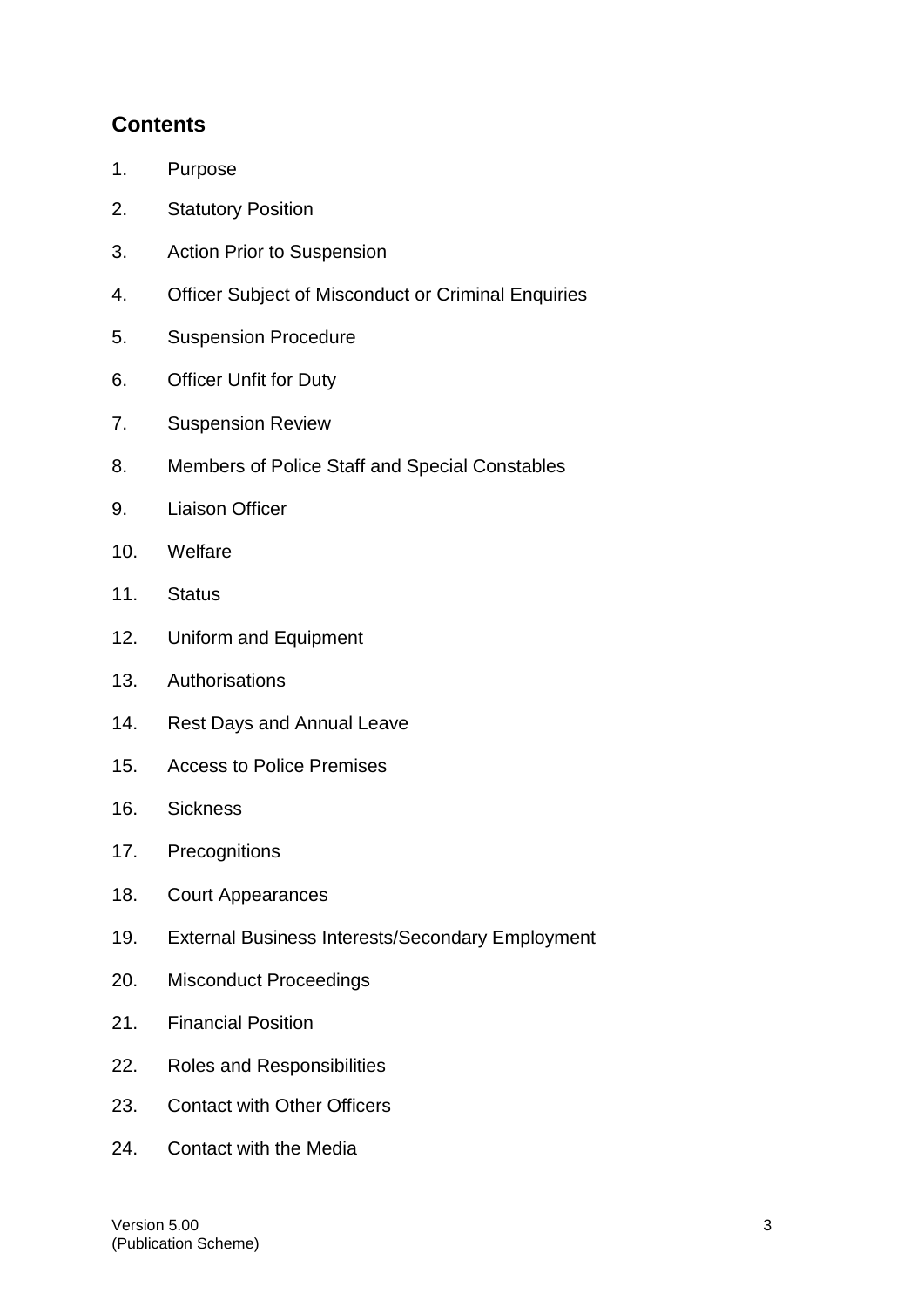- 25. Police Diploma/Career Development Procedures
- 26. Membership of Recreation Club
- 27. Legal Assistance
- 28. Revocation of Suspension
- 29. Return to Work Processes
- 30. Withdrawal of Computer Access

# **Appendices**

| Appendix 'A' | List of Associated Legislation                         |
|--------------|--------------------------------------------------------|
| Appendix 'B' | List of Associated Reference Documents                 |
| Appendix 'C' | <b>List of Associated Forms</b>                        |
| Appendix 'D' | <b>Suspension Considerations</b>                       |
| Appendix 'E' | <b>Suspending Officers Aide Memoir</b>                 |
| Appendix 'F' | Role of the Liaison Officer                            |
| Appendix 'G' | Notes for the Guidance of Officers Suspended from Duty |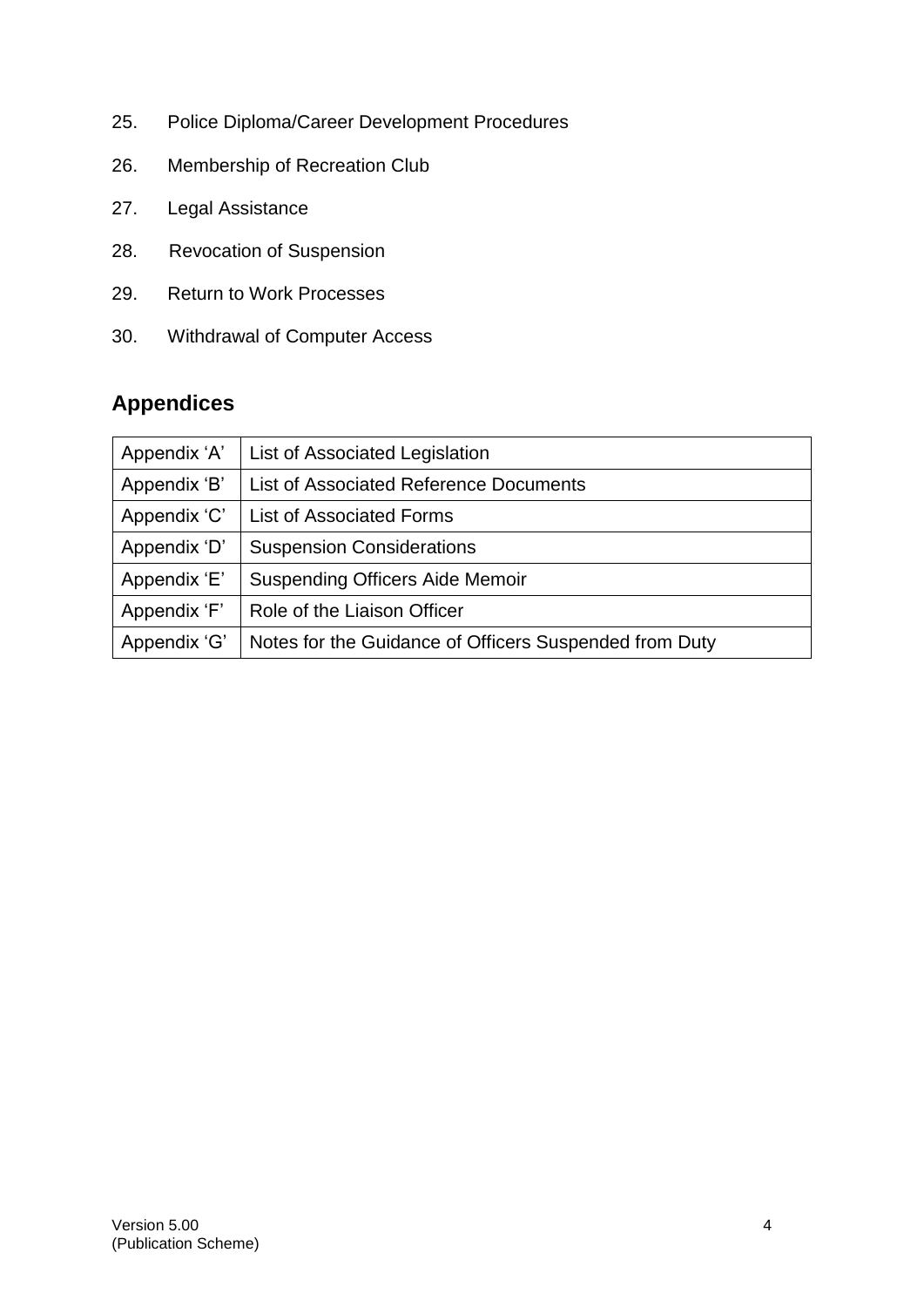## **1. Purpose**

- 1.1 This Standard Operating Procedure (SOP) supports the following Police Service of Scotland (hereafter referred to as Police Scotland) Policy:
	- Professional Standards
- 1.2 This SOP is written primarily with reference to serving police officers up to the rank of Chief Superintendent. Special provisions apply for Chief Officers (Assistant Chief Constable (ACC) and above) as per The Police Service of Scotland (Conduct) (Senior Officers) Regulations 2013 and this is a matter for the Scottish Police Authority (SPA). For members of the Special Constabulary refer to the Police Service of Scotland (Special Constables) Regulations 2013.
- 1.3 The overriding principle remains that the act of suspension will not be taken as a presumption of guilt.
- 1.4 A police officer against whom a report or allegation has been made from which it may reasonably be inferred that an act or omission by that officer may amount to misconduct/gross misconduct or that the officer may have committed a criminal offence, may be suspended from duty. While the act of suspension may be carried out by any officer senior in rank, the decision to suspend will only be taken by the Deputy Chief Constable (Designate) (DCC Designate) or a deputising Deputy Chief Constable, following careful consideration of all the circumstances, balancing the requirement to maximise the effective use of policing resources with the need to maintain high standards within the service and retain public confidence in Police Scotland.
- 1.5 The following guidance notes have been compiled to assist supervisors and managers of officers suspended from duty and to remind them of such officers' entitlements, conditions and responsibilities whilst so suspended. The contents also provide information, which may be of value to suspended officers, colleagues and liaison officers appointed to maintain contact with suspended officers.
- 1.6 It is not intended to cover every eventuality and accordingly any queries should be referred to the Head of Professional Standards Department (PSD).

### **1.7 Application**

1.7.1 The application of the contents of this document is mandatory by way of statutory procedures as described in the legislation and applies only in relation to misconduct on the part of an officer below the rank of ACC.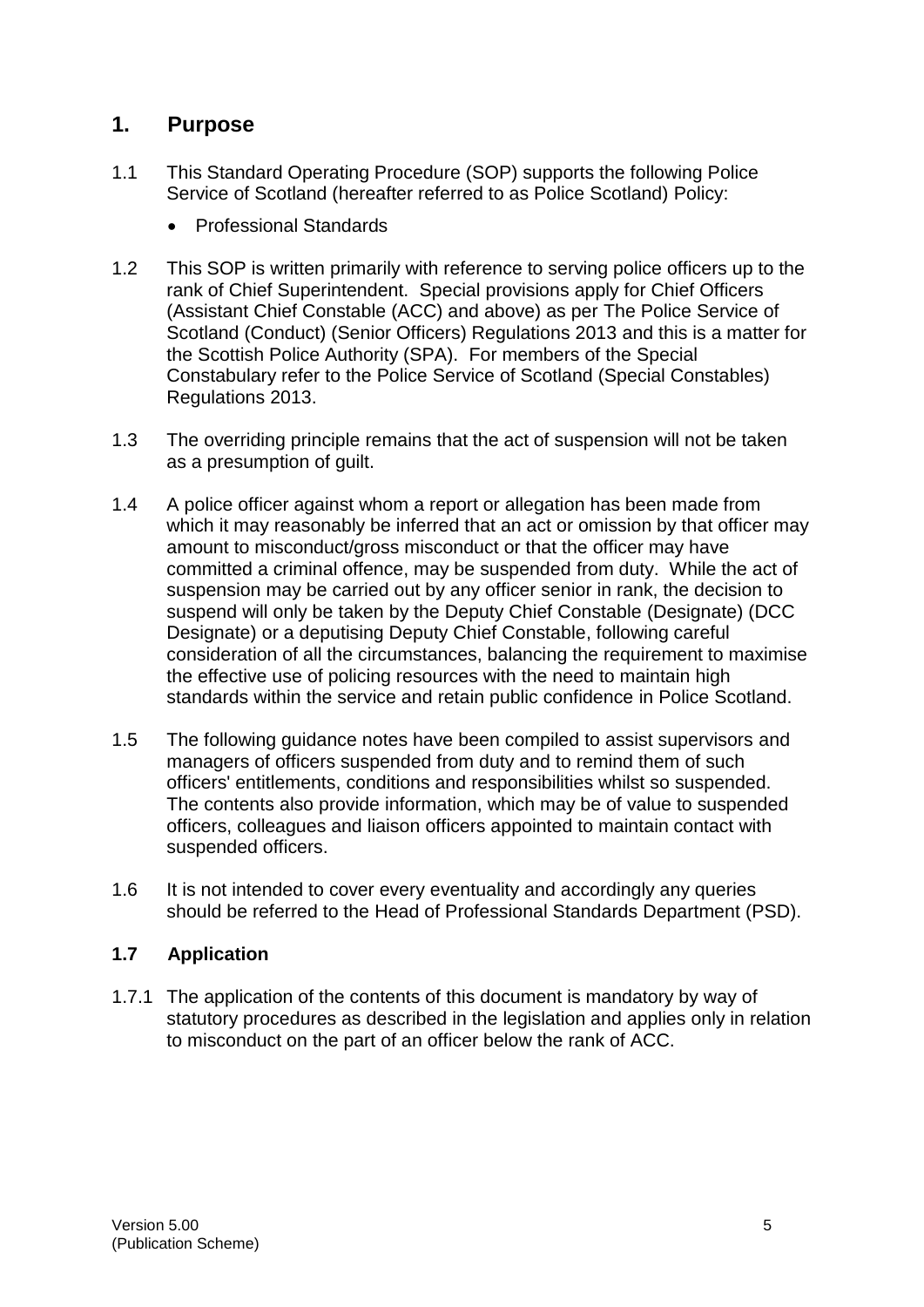#### **1.8 Legal and Other References**

- 1.8.1 For allegations of misconduct where the alleged act occurred prior to the 1<sup>st</sup> April 2014 the procedures described in this document are founded on the provision of:
	- The Police Service of Scotland (Conduct) Regulations 2013;

These Regulations were interim Regulations which came into force on 1st April 2013. They replaced the following previously associated legislation:

- Police (Conduct) (Scotland) Regulations 1996;
- 1.8.2 For allegations of misconduct where the alleged act occurred on or after the 1<sup>st</sup> April 2014 the procedures described in this document are founded on the provision of:
	- The Police Service of Scotland (Conduct) Regulations 2014

## **2. Statutory Position**

- 2.1 For allegations of misconduct where the alleged act occurred prior to the 1<sup>st</sup> April 2014 Regulation 6 of The Police Service of Scotland (Conduct) Regulations 2013 gives authority to suspend a constable, below the rank of ACC, from duty when it may be reasonably inferred that the constable may have committed a criminal offence or who has been responsible for an act or omission which may amount to misconduct.
- 2.2 For allegations of misconduct where the alleged act occurred on or after the 1<sup>st</sup> April 2014 Regulation 8 of the Police Service of Scotland (Conduct) Regulations 2014 gives authority to suspend a constable, where there is an allegation of misconduct/gross misconduct and from which it can reasonably be inferred that the conduct of the officer may constitute a criminal offence; or amount to misconduct or gross misconduct. The decision may be taken by an officer of higher rank than the officer suspended, but can only do so if:
	- a) an effective criminal or misconduct investigation may be prejudiced if the constable is not suspended; or
	- b) having regard to the nature of the allegation and any other relevant considerations, the public interest requires the officer's suspension.

### **3. Action Prior to Suspension**

3.1 While the legislation contains provision for an officer higher in rank to suspend another officer, the DCC (Designate) will normally authorise the suspension personally. As such, prior to any police officer being suspended, the Head of PSD is to be contacted. However, should any circumstances occur outwith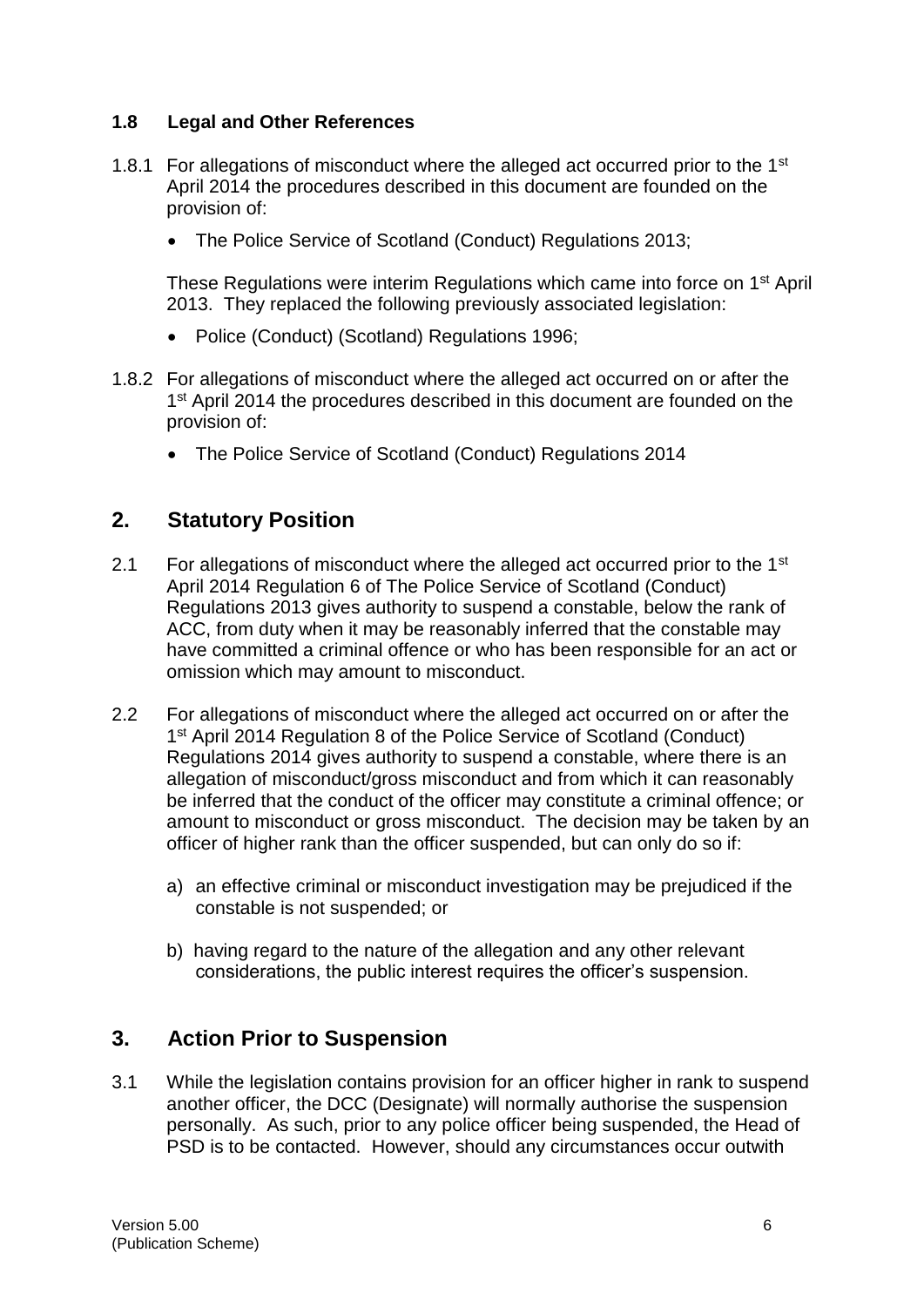normal working hours contact should be made with the On Call Senior Officer from PSD.

- 3.2 For allegations of misconduct where the alleged act occurred on or after the 1<sup>st</sup> April 2014 the DCC (Designate) must notify the suspended constable in writing of any decision to suspend and the reasons for that decision, on a Notification of Suspension form 039-001.
- 3.3 Suspending an officer will always be regarded as an important decision with significant consequences for the public, the Service and indeed the officer concerned. The public are denied a valuable resource and Police Scotland is hindered in its efforts to provide excellent policing services, while the officer and their family members undoubtedly suffer considerable strain by their removal from all duties.
- 3.4 Consequently all other available options should first of all be taken into account, including:
	- Temporary transfer to another police station, sub-division, division or department;
	- Temporary removal from operational duties or postings to duties involving little or no contact with members of the public; and/or
	- Temporary removal of access to Information Communication Technology (ICT) systems.

# **4. Officer Subject of Misconduct or Criminal Enquiries**

- 4.1 In normal circumstances an officer subject to a misconduct investigation with no criminal allegation involved will not be suspended. Only in cases where an effective criminal or misconduct investigation may be prejudiced if the officer is not suspended and/or having regard to the nature of the allegation and any other relevant considerations will suspension be imposed, e.g. the public interest requires the officer's suspension.
- 4.2 Suspension will not follow simply because an officer is the subject of a report to the Procurator Fiscal, nor simply because the officer is due to appear from custody or an undertaking in a court of law to answer a criminal charge. However, where the circumstances are likely to lead to an officer being prosecuted on indictment it is imperative that details of the circumstances are communicated immediately to the Head of PSD who will brief the DCC (Designate) or deputising DCC, accordingly. A decision will then be made as to whether the relevant officer is to be suspended from all operational duties or if specific control measures are to be adopted in respect of the officer's duties.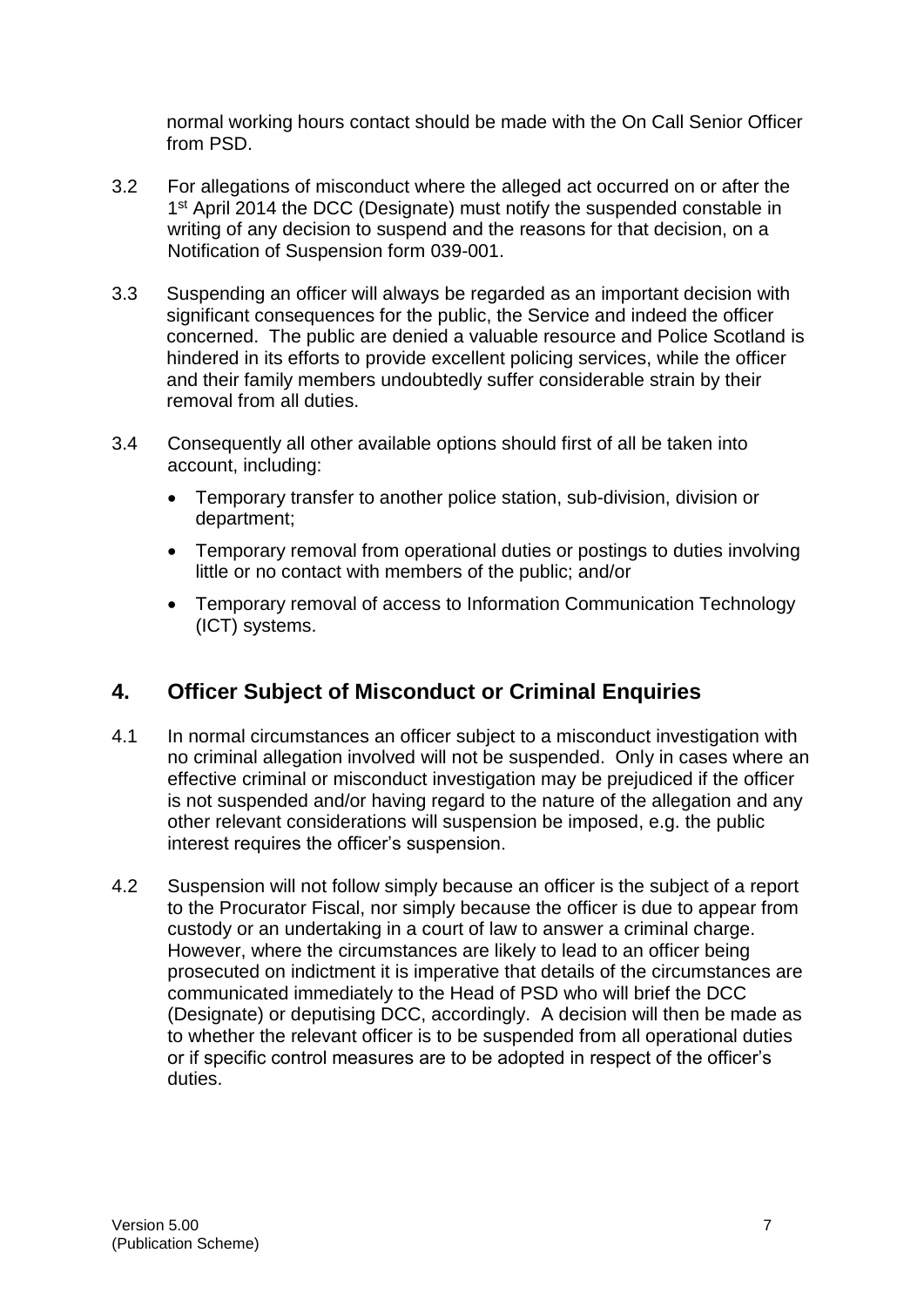# **5. Suspension Procedure**

- 5.1 The decision to suspend an officer will only be taken by the DCC (Designate) or in their absence a deputising DCC. Where a report, allegation or complaint is received from which it may reasonably be inferred that an act or omission of an officer may amount to misconduct or that they may have committed a criminal offence, that officer may be suspended from duty by any officer of the Service of a higher rank.
- 5.2 The decision to suspend an officer will normally only be taken after each individual set of circumstances have been rigorously and objectively examined prior to any decision being made and in general only the more serious cases will lead to suspension (see Appendix D).
- 5.3 Suspending officers must be aware of their requirements and procedures prior to carrying out a suspension (see Appendix E).
- 5.4 The police officer or their police representative may make representations against the initial decision to suspend at any time during the course of the suspension if they believe the circumstances have changed and that the suspension is no longer appropriate.
- 5.5 Suspension is not a formal misconduct outcome and does not suggest any prejudgement.
- 5.6 The period of suspension should be as short as possible and any investigation into the conduct of a suspended police officer should be made a priority.
- 5.7 The police officer should be told exactly why he or she is being suspended and this should be confirmed in writing. If suspension is on public interest grounds, it should be clearly explained, so far as possible, what those grounds are.

# **6. Officer Unfit for Duty**

- 6.1 Notwithstanding the aforementioned, should occasion arise whereby an officer is deemed to be unfit for duty due to intoxicating liquor or other intoxicating means, a supervisor will have the officer relieved from duty for the remainder of that tour of duty. In such circumstances a supervisor will ensure the officer's warrant card, current notebook, CS/PAVA Incapacitant Spray, locker key, and other equipment, such as Airwave terminal, are seized and retained locally. Arrangements are to be made for the officer to be transported home and left in the care of a family member, partner, relative or other appropriate person.
- 6.2 The officer will be advised that they will be contacted by, their respective Divisional/Departmental management prior to commencement of their next tour of duty. Details of the circumstances are to be communicated to the relevant Divisional Commander/Head of Department, who will thereafter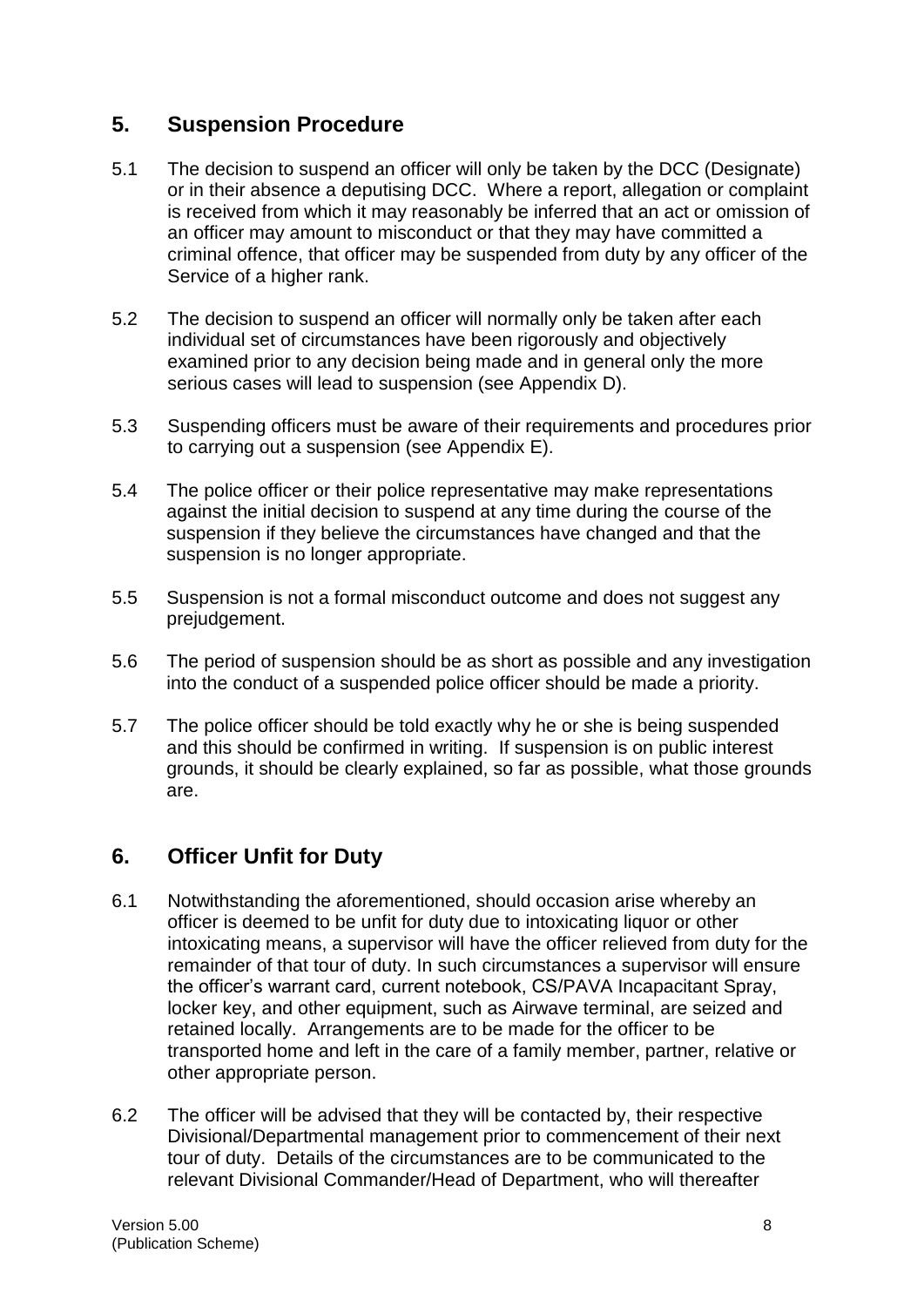advise the Head of PSD, who will seek instruction from the DCC (Designate) regarding the officer's return to duty.

# **7. Suspension Review**

- 7.1 For allegations of misconduct where the alleged act occurred prior to the 1st April 2014 all suspensions will be reviewed by the DCC (Designate) and Head of PSD on, at least, a monthly basis, and as otherwise required.
- 7.2 A record of the review and the reasons for continuation or termination of the suspension will be recorded by the DCC Designate and kept within the relevant case file within PSD.
- 7.3 For allegations of misconduct where the alleged act occurred on or after the 1st April 2014 a suspension under the 2014 Conduct Regulations has effect from the date of the written notice given and must be reviewed by the DCC (Designate) not more than 4 weeks from that date and not more than every 4 weeks thereafter. In carrying out a review the DCC (Designate) must consider any representations made by the officer suspended and/or their police representative. The review will be documented on a Review of Suspension form which will be provided to the suspended officer.

# **8. Members of Police Staff and Special Constables**

- 8.1 Members of Police Staff may also be suspended from duty. In this instance reference should be made to the Disciplinary SOP. In addition to the guidance provided in the SOP, the Head of PSD should also be advised of any circumstances where a police staff member may be suspended from duty.
- 8.2 Regulation 19 of The Police Service of Scotland (Special Constables) Regulations 2013 makes provision for the suspension of special constables. The responsibility for related matters lies with the Deputy Chief Constable or if applicable a Nominated Officer. The Professional Standards Department should be contacted to ensure that the necessary procedures are followed.

# **9. Liaison Officer**

9.1 Immediately upon being informed by PSD of the suspension of an officer, the appropriate Divisional Commander/Head of Department will appoint a suitable liaison officer. The liaison officer should not be involved in any way, either as a witness or as an investigator in the investigation. The liaison officer's details must be communicated to PSD.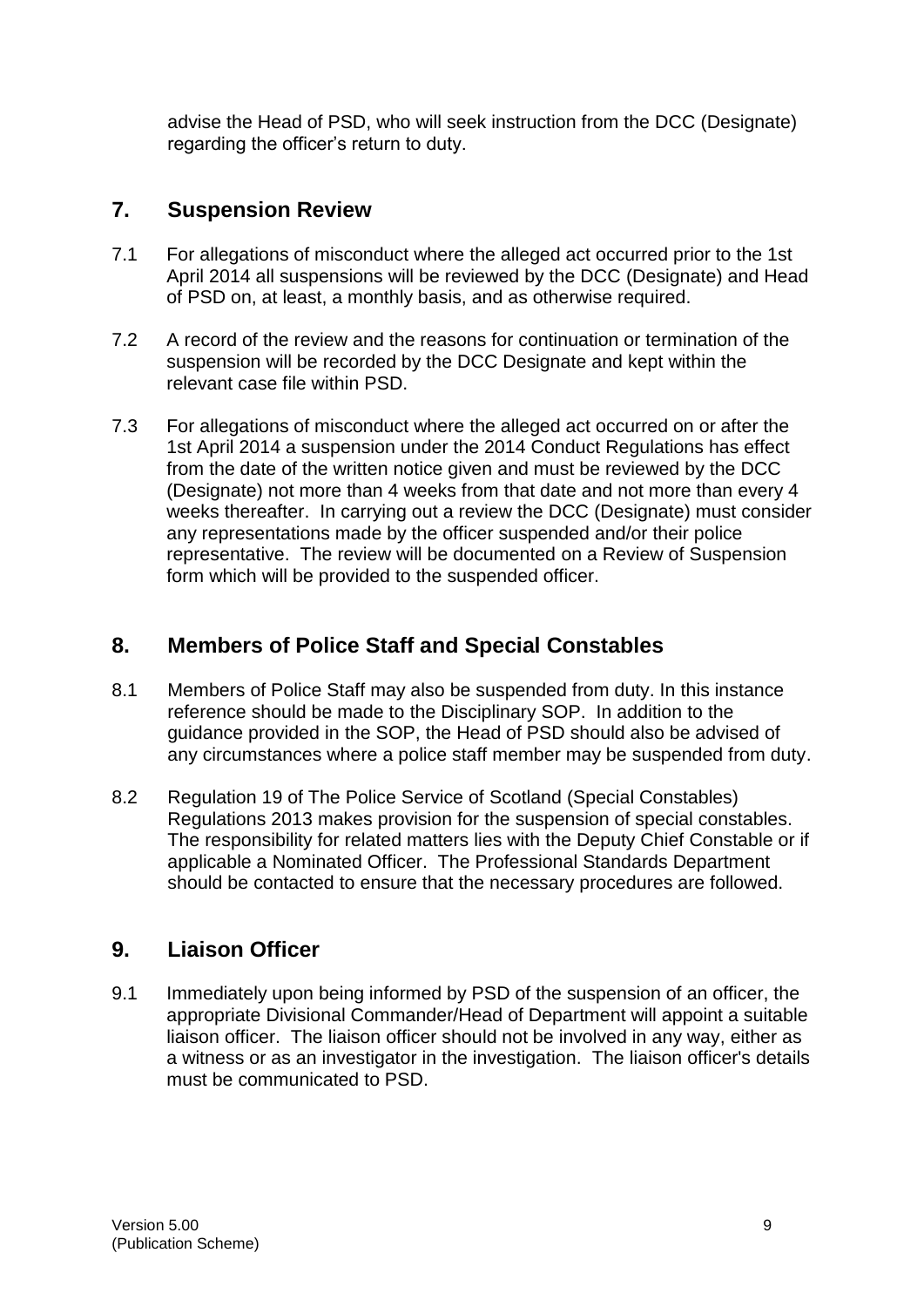- 9.2 The liaison officer appointed will preferably be an officer senior in rank. The liaison officer should be introduced to the suspended officer as soon as reasonably practicable after the suspension has taken place, but will not be involved before then. All efforts should be made to ensure that the liaison officer remains consistent throughout the term of the suspension.
- 9.3 The appointed liaison officer should be acceptable to the suspended officer and maintain regular contact. In the event no one is acceptable to the suspended officer, the relevant senior officer will still appoint a liaison officer who should be senior in rank to the suspended officer to act on behalf of the Service.
- 9.4 Should the appointed liaison officer have any doubts or questions as to their role they should seek clarification from PSD.

#### **10. Welfare**

- 10.1 Support is available to suspended officers throughout their time of suspension via Employee Assistance Providers of Police Scotland. Suspended officers may still covered by any insurance/accident scheme sponsored by the Service or Staff Association, if they are paying members.
- 10.2 Suspended officers should also seek the assistance of the Scottish Police Federation (SPF) or Association of Scottish Police Superintendents (ASPS) as appropriate.
- 10.3 Suspended officers who contribute to The Police Treatment Centres may still attend, however a risk assessment would require to be carried out by the centres prior to any visits. Liaison officers will advise PSD of any such visits.

### **11. Status**

11.1 During a period of suspension, officers are not empowered to carry out duties of a police officer. That said, they remain subject to the Police and Fire Reform (Scotland) Act 2012 and the Police Service of Scotland (Conduct) Regulations 2014 and they must comply with lawful orders and instructions contained within Police Scotland orders.

# **12. Uniform and Equipment**

12.1 An officer suspended from duty will not wear police uniform, with the exception of attending any misconduct proceedings.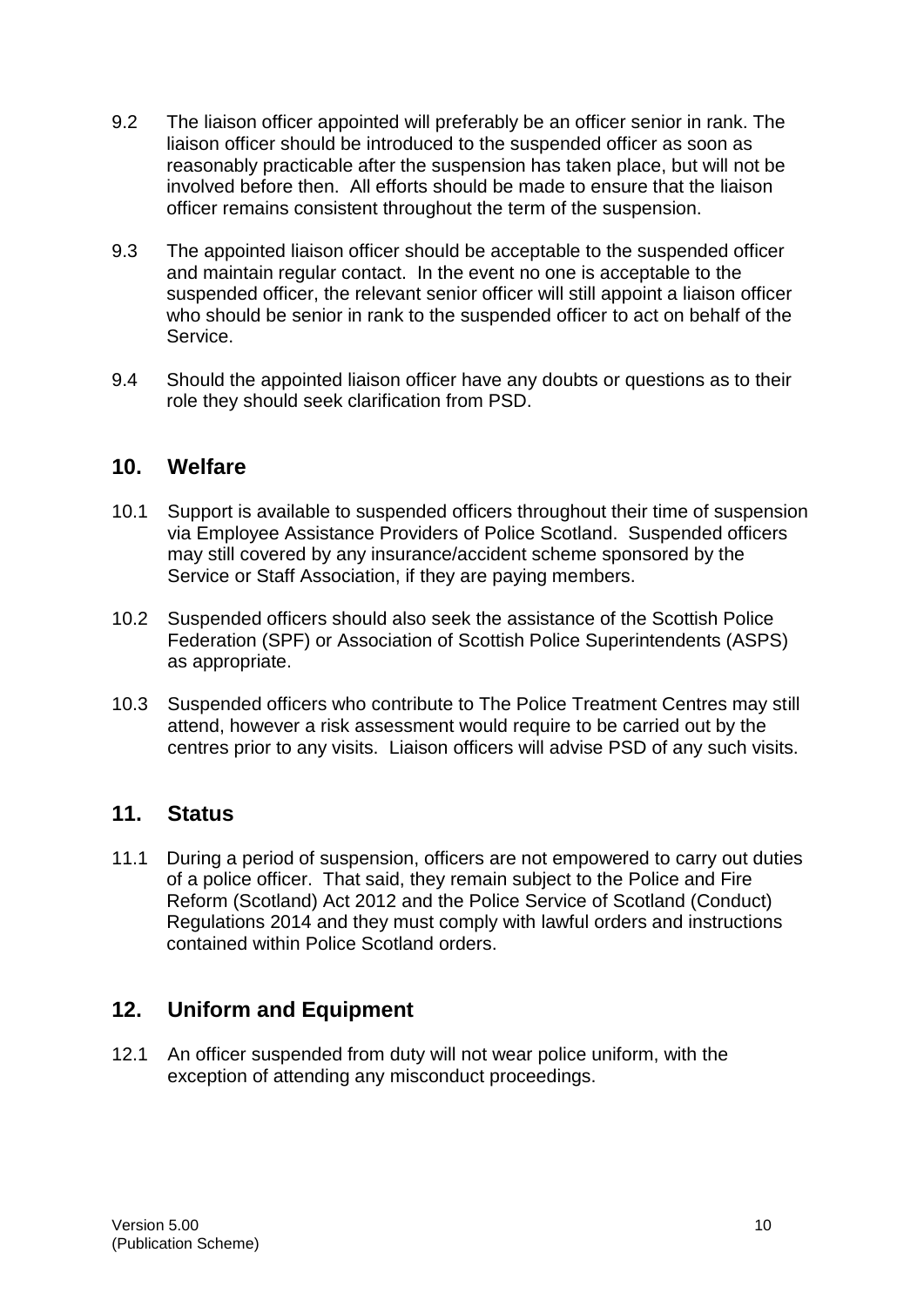- 12.2 An officer suspended from duty will be required, at the time of suspension, to surrender their warrant card, any other authorisation held, current notebook, CS Incapacitant Spray/PAVA and other equipment, such as Airwave terminal, work issue Blackberry/mobile phone and all police keys (this should not be considered an exhaustive list).
- 12.3 The suspended officer's Head of Department/Divisional Commander or PSD, if appropriate, will retain all notebooks. Other items taken possession of at the time of suspension will be retained by PSD.
- 12.4 Any outstanding work requirements will be the responsibility of the suspended officer's first line manager.

## **13. Authorisations**

13.1 Suspended officers will have their authorisations for all Police Scotland computer systems withdrawn. 'Specialist Officers' (Firearms, Negotiators etc) will similarly have their authorisations withdrawn and the relevant 'call-out' lists will be amended accordingly. PSD will liaise directly with the appropriate departments and arrange for the withdrawal of all relevant authorisations.

## **14. Rest Days and Annual Leave**

- 14.1 The rest days of suspended officers will revert to Saturday and Sunday. Suspended officers will be required to be available between 9am and 5pm, Monday to Friday.
- 14.2 Suspended officers will have annual leave period(s) allocated to them. Prearranged dates will be honoured. Their annual leave address will be notified to the Division or Department in the normal way and recorded there. This should be done, by submitting the appropriate annual leave request either via the designated liaison officer, email or by post.
- 14.3 Short-term absences from the approved place of residence will not normally be regarded as annual leave but the liaison officer should be kept informed of any proposed absences.

### **15. Access to Police Premises**

15.1 Except at the discretion of the DCC (Designate), in consultation with the Head of Department/Divisional Commander, suspended officers will not be permitted access to police premises. If required to visit police premises, the suspended officer should make prior arrangements and must, on arrival, report to the Officer in Charge.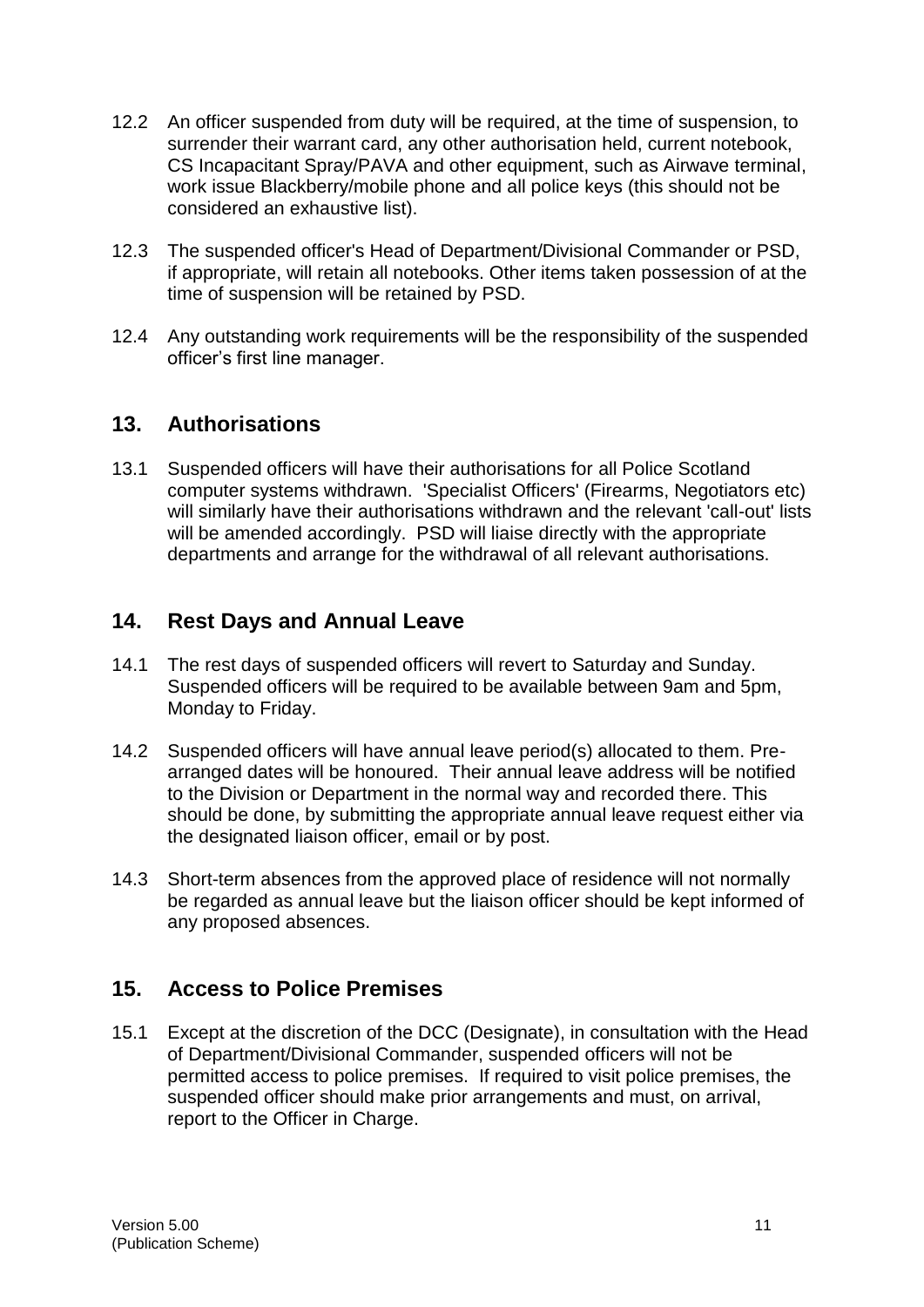15.2 The restriction to police premises does not apply to the Federation Office, however, where the premises are owned by, rented from or shared with Police Scotland, attendance should be in response to an appointment and the Officer in Charge of the relevant premises must be informed on arrival.

# **16. Sickness**

- 16.1 Conditions of service in respect of sickness are unaffected by the fact that an officer is suspended from duty. A suspended officer, who becomes ill during a period of suspension, must comply with the Attendance Management SOP in the same way as if they had been on normal duty.
- 16.2 Officers should report any sickness or injury and self-certification in relation to their incapacity to an appropriate supervisory officer or via the liaison officer where practicable. After the relevant self-certification period, the officer concerned should obtain a Medical Certificate for any continuous period of illness in the normal fashion. Notification of fitness must be made as soon as practicable.
- 16.3 Any sickness or injury should be reported to the subject officer's Divisional Commander/Departmental Head.

## **17. Precognitions**

17.1 It would be unjust to deny solicitors the right to precognosce a suspended officer. Should there be such a requirement, the suspended officer will require to discuss the matter with the appointed liaison officer who will, as necessary and appropriate, arrange access to notebooks and police reports.

# **18. Court Appearances**

- 18.1 Where a suspended officer is cited to give evidence at Court, this will be considered as normal duty and subject to overtime regulations, if applicable, by virtue of the number of hours worked. Court expenses will be met in the same way as if the officer were on normal duty.
- 18.2 All cases in which a suspended officer is called as a witness will be brought to the attention of the officer's liaison officer who will inform the relevant Procurator Fiscal.
- 18.3 A suspended uniformed officer who is called as a witness to Court shall attend in business dress as opposed to uniform.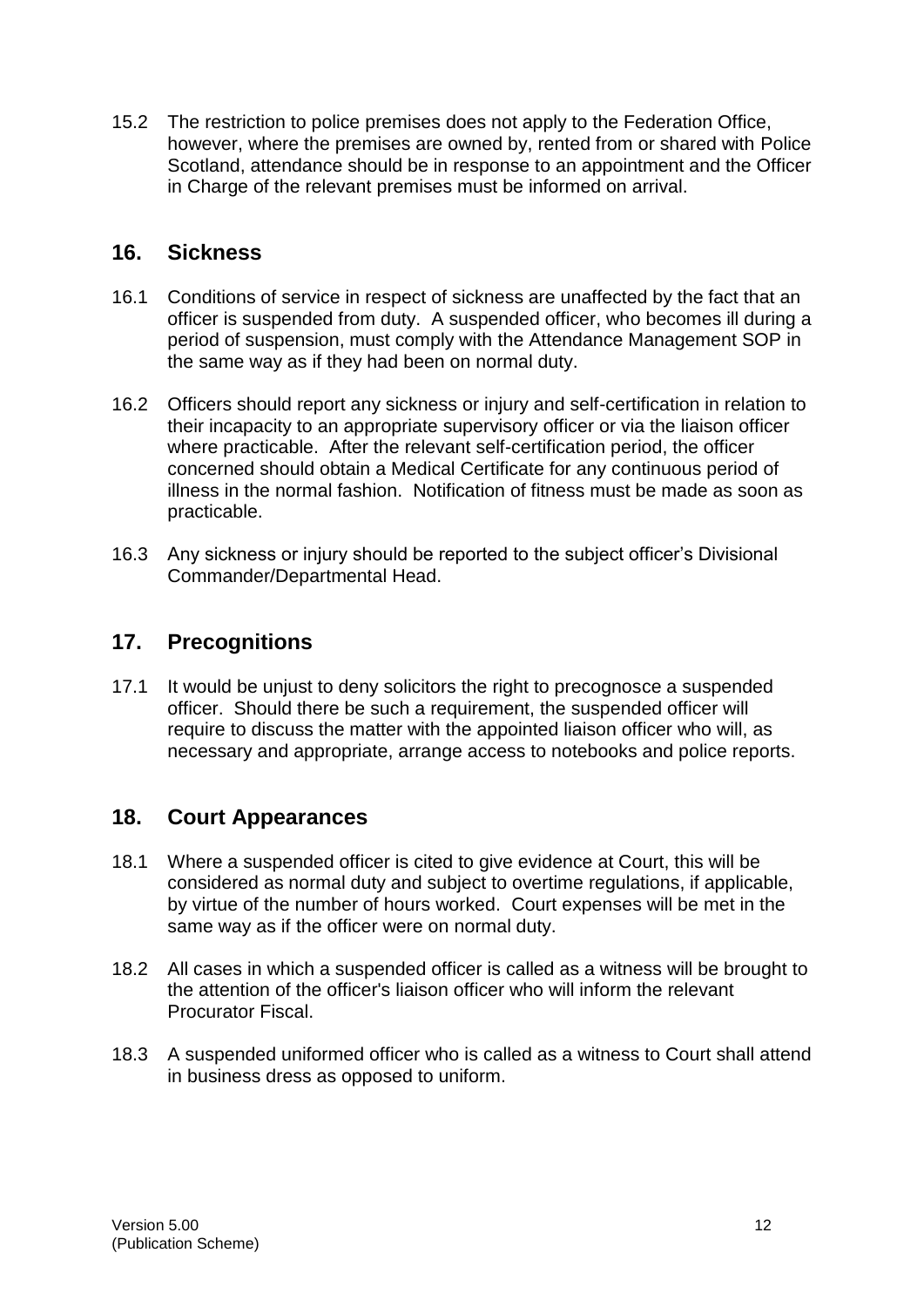# **19. External Business Interests/Secondary Employment**

- 19.1 Officers are not permitted to take employment or undertake voluntary work whilst suspended from duty without consent of the DCC Designate. Any application for such consent will be submitted via the officer's Head of Department/Divisional Commander.
- 19.2 Where an officer has been permitted to undertake such work this will be subject of review and may be withdrawn dependent on the circumstances.

### **20. Misconduct Proceedings**

20.1 A suspended officer will be required to attend any Misconduct proceedings that may be arranged under The Police (Conduct) (Scotland) Regulations 1996, The Police Service of Scotland (Conduct) Regulations 2013 or The Police Service of Scotland (Conduct) Regulations 2014. Uniformed officers will be required to attend any Misconduct proceedings in uniform or, at the discretion of the DCC (Designate), in business dress. Non-uniform officers will be required to attend in business dress.

## **21. Financial Position**

21.1 Where it is decided that the police officer will be suspended from duty or moved to alternative duties, this will be with pay. The rate of any pay will be that which applied to the police officer at the time of suspension. Therefore if the police officer concerned was in receipt of a Competency Related Threshold Payment at the time of his or her suspension or temporary move to a new location or role as an alternative to suspension, those payments will continue to apply. Payment of allowances will be as outlined in Schedule 2 of the Police Service of Scotland Regulations 2013.

# **22. Roles and Responsibilities**

#### **22.1 Heads of Department/ Divisional Commander's Responsibilities**

22.1.1 Heads of Department/ Divisional Commanders will be responsible for ensuring the wellbeing of those suspended officers who are under their command. They will ensure that the liaison officer makes regular contact and that all contact is recorded. A Suspended Officer Contact Log (form 039-033) should be maintained and returned to PSD at the conclusion of the suspension so they can be held in the related file in line with the Record Retention Standard operating Procedure. Where there are any concerns for the physical or mental health of the suspended officer, they should be encouraged to consult with their General Practitioner in the first instance. There is also support available to the officer via Police Scotland Employee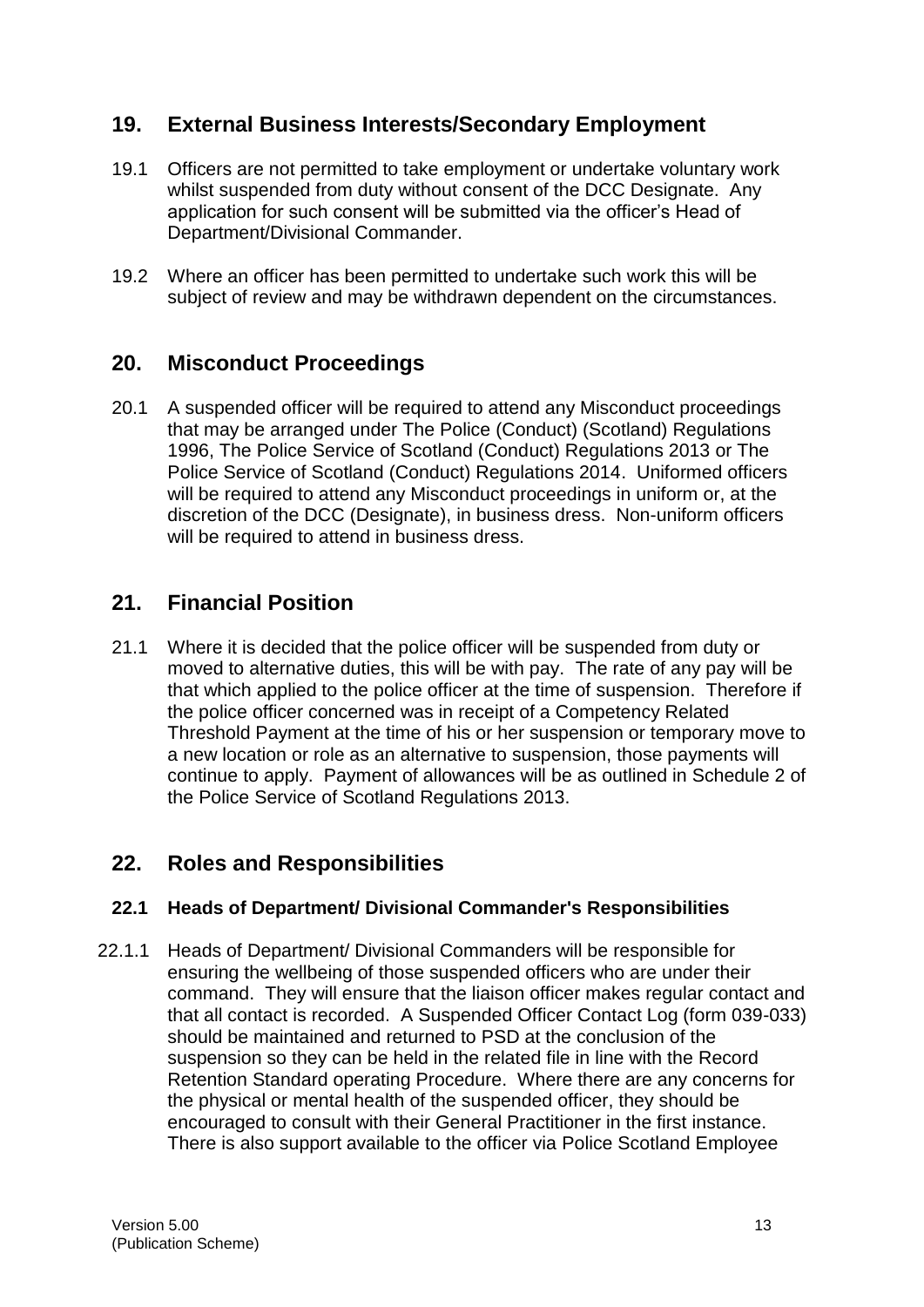Assistance Providers and contact details should be provided to the suspended officer.

#### **22.2 Professional Standards Department Responsibilities**

- 22.2.1 The Head of PSD will be responsible for liaising with the DCC (Designate) and facilitating the investigation of the alleged misconduct and/or crime or offence as appropriate.
- 22.2.2 PSD should, where possible be responsible for ensuring the preparation of the relevant paperwork for the suspension of an officer and the necessary guidance documents for the Divisional/Departmental senior officer.
- 22.2.3 PSD will be responsible for the safekeeping of the suspended officers Warrant Card and associated authorisations and keys and the disposal of same in the event that the officer resigns or is dismissed.
- 22.2.4 It is important that the suspended officer is kept up to date with the progress of the investigation. To that end, PSD will be responsible for maintaining contact with the liaison officer. Should the suspended officer prefer that contact be maintained through the SPF or ASPS representative then this will be arranged.
- 22.2.5 The officer's duties will be amended on SCoPE to ensure that their post will not show on their Shift/Department strength or Operational Base Level.
- 22.2.6 PSD will, upon confirmation of an officer's suspension, notify P&D in order that systems are updated and processes implemented.
- 22.2.7 Any action concerning the officer whilst still suspended should be communicated to the officer as soon as possible. Suspended officers should not have to learn of developments from any other source.
- 22.2.8 PSD will be responsible for the collation and filing of all documents and paperwork in relation to the suspended officer when the suspension is removed.

# **23. Contact with Other Officers**

23.1 Suspension of an officer can cause feelings of isolation from work, colleagues and friends. This SOP places no restriction upon any member of the Service wishing to visit or socialise with a colleague during a period of suspension from duty. In view of the nature of investigations, however, care should be exercised to protect the integrity of all parties.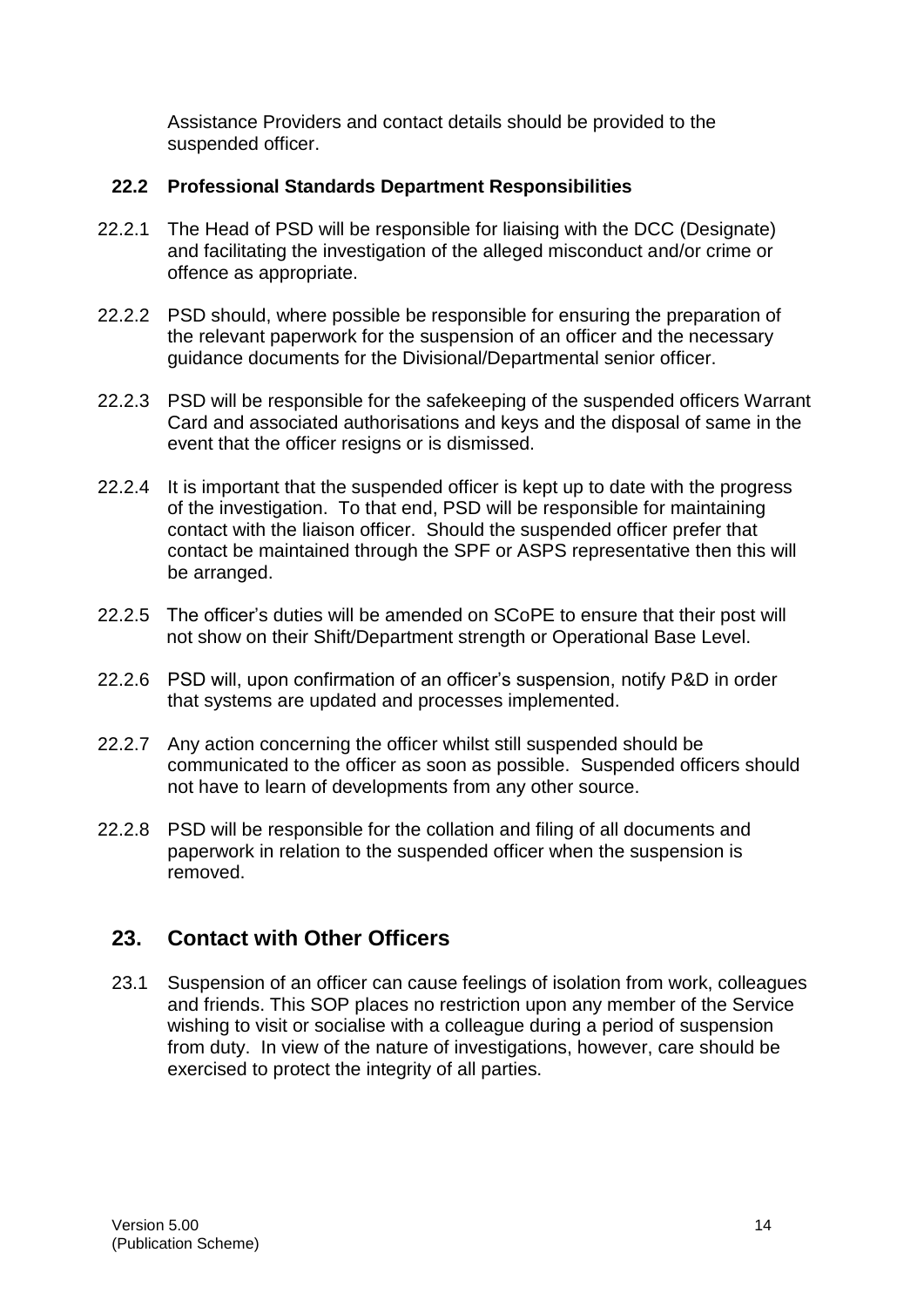# **24. Contact with the Media**

- 24.1 Police Scotland do not disclose details of internal conduct investigations to the media, but are obliged to respond to queries, which have been legitimately raised. In these circumstances Police Scotland limits itself to only confirming or denying that an internal enquiry is being conducted and/or where appropriate a report has been submitted to the Procurator Fiscal.
- 24.2 If a suspended officer is approached directly by the media it is strongly recommended that the officer should notify the Service and contact their liaison officer and/or their staff association representative before responding to any queries.

# **25. Police Diploma/Career Development Procedures**

- 25.1 Suspended officers wishing to participate in career development processes during a period of suspension from duty will submit their application in the normal manner. The suspended officer's Head of Department/Divisional Commander will ensure that all relevant information is conveyed to the suspended officer in sufficient time for the appropriate application(s) to be submitted.
- 25.2 Liaison officers should liaise with P&D to ensure the suspended officer has sufficient study material and is not disadvantaged due to their circumstances.

### **26. Membership of Recreation Club**

26.1 Suspended officers will not be allowed to participate in, be eligible for selection, or be involved in Police Scotland sporting activities in any way, unless under specific authority of the DCC (Designate) or Head of PSD.

# **27. Legal Assistance**

- 27.1 Where proceedings are brought against an officer in respect of an act alleged to have been committed in the execution of their duty, the officer concerned may write to the Chief Constable and request an approach be made to the Scottish Police Authority for legal assistance. The officer is encouraged to consider approaching their staff association to obtain support, advice and assistance throughout the period of suspension.
- 27.2 Further information regarding the circumstances and criteria to be met for the granting of legal assistance to police officers in respect of criminal and/or civil proceedings may be obtained from their relevant staff association representative.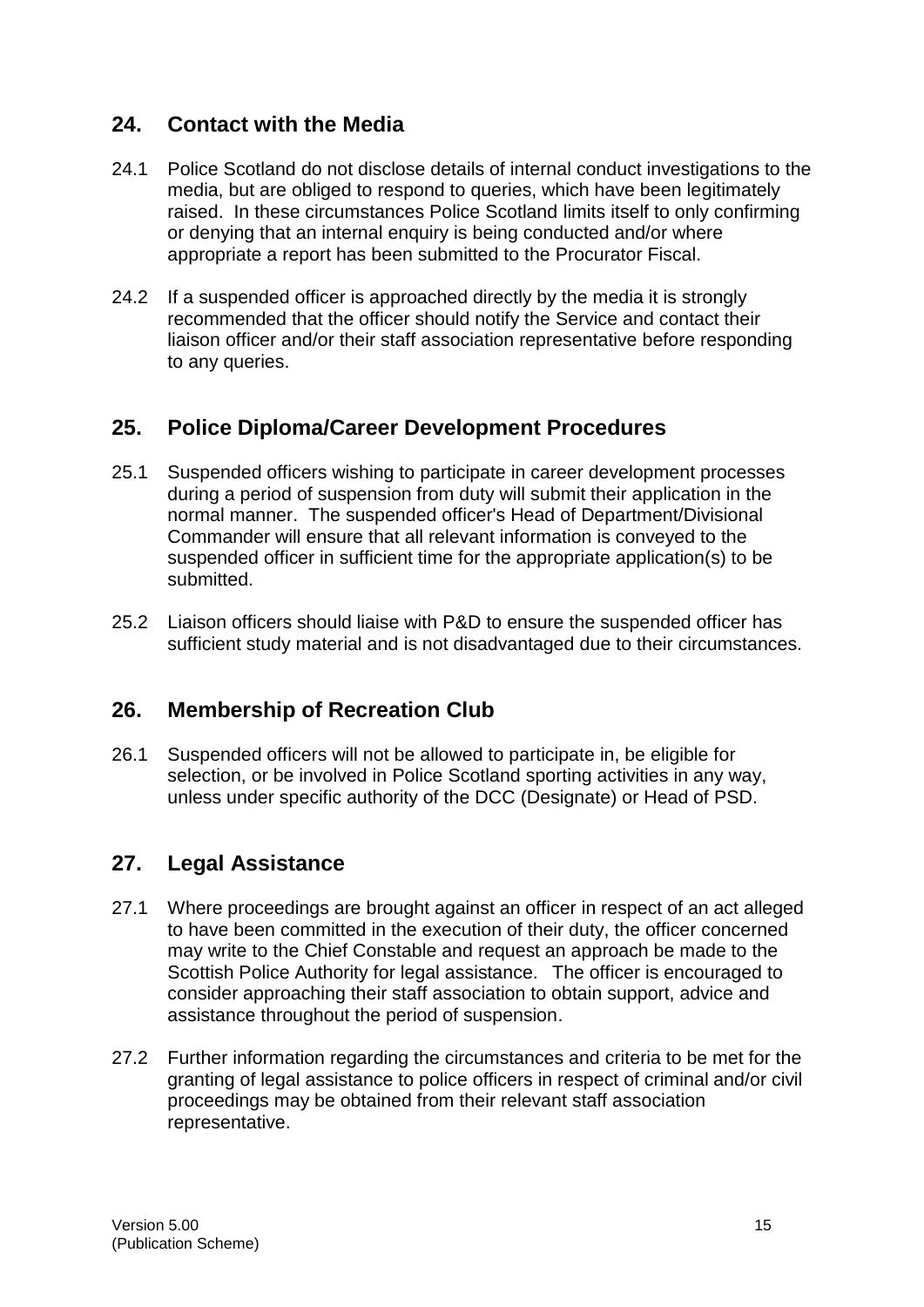# **28. Revocation of Suspension**

- 28.1 All suspensions must be subject to periodic review as per the regulations. Revocation of suspensions must be in line with the provisions of the respective regulations.
- 28.2 Where the DCC (Designate) has revoked the suspension of an officer, that officer may not be suspended again in respect of the report, allegation or complaint, which led to the initial suspension.

## **29. Return to Work Processes**

29.1 In the event an officer being suspended from duty for a lengthy period of time, consideration must be given to a structured return to work process. There is no prescriptive list, but a quick unstructured return to duty with little or no support can in itself cause difficulties for the officer and Police Scotland. The Divisional Commander or Head of Department will also assist in this process.

## **30. Withdrawal of Computer Access**

- 30.1 Under the terms of the ICT User Access Security SOP, Police Scotland has an obligation to ensure that access to Service computer systems are restricted or withdrawn from personnel who are not likely to require access for a period of time. This procedure applies to any staff member who is suspended from duty.
- 30.2 Where the reason for withdrawal is suspension from duty, it will be the responsibility of PSD to notify both P&D and ICT of the requirement to withdraw access.
- 30.3 On or immediately prior to return of duty, it will be the responsibility of the suspended officer's line manager to ensure access rights are restored.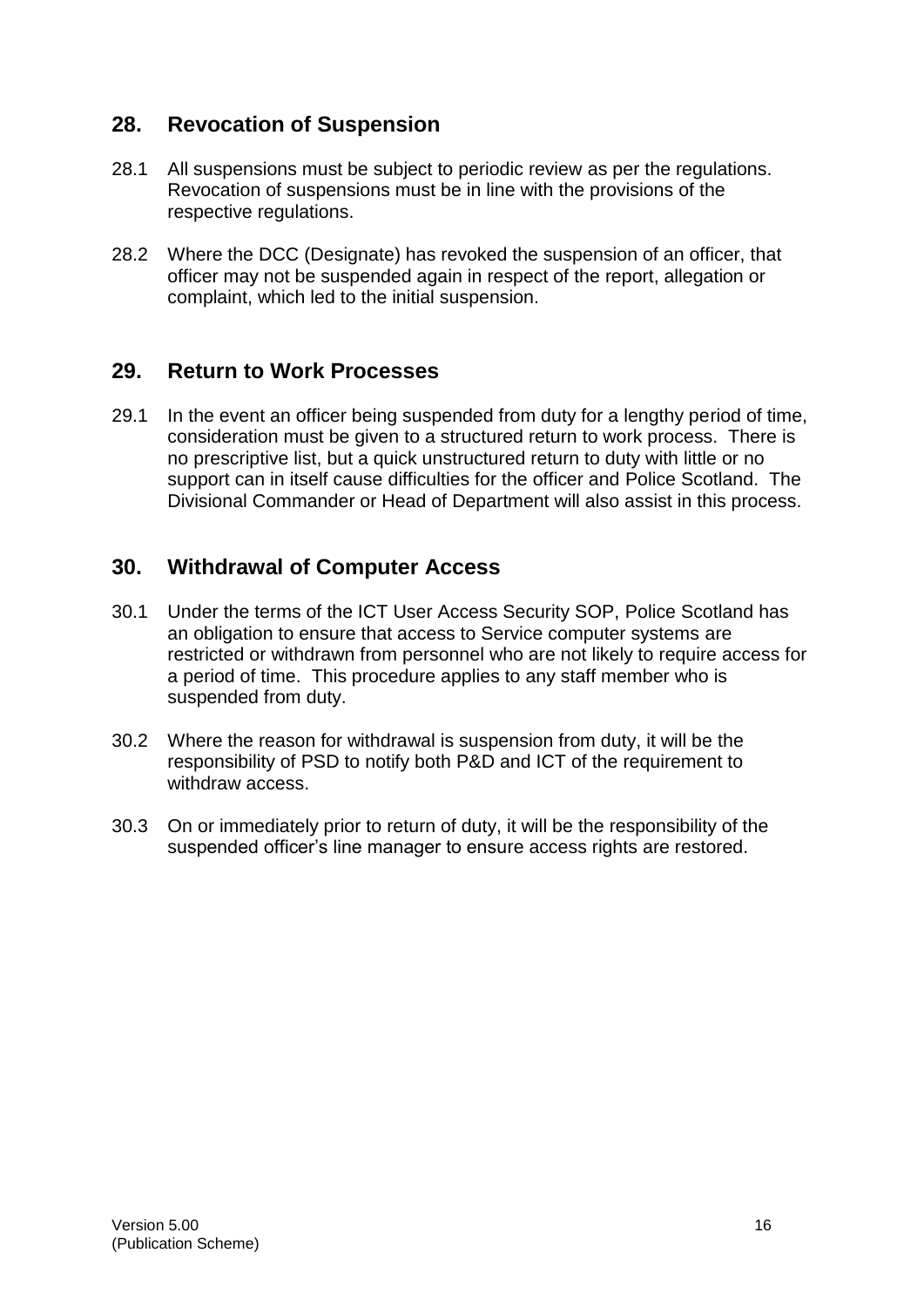# **Appendix 'A'**

# **List of Associated Legislation**

- The Police Service of Scotland (Conduct) (Senior Officers) Regulations 2013
- The Police Service of Scotland (Special Constables) Regulations 2013
- The Police Service of Scotland (Conduct) Regulations 2013
- The Police (Conduct) (Scotland) Regulations 1996
- The Police Service of Scotland (Conduct) Regulations 2014
- Police and Fire Reform (Scotland) Act 2012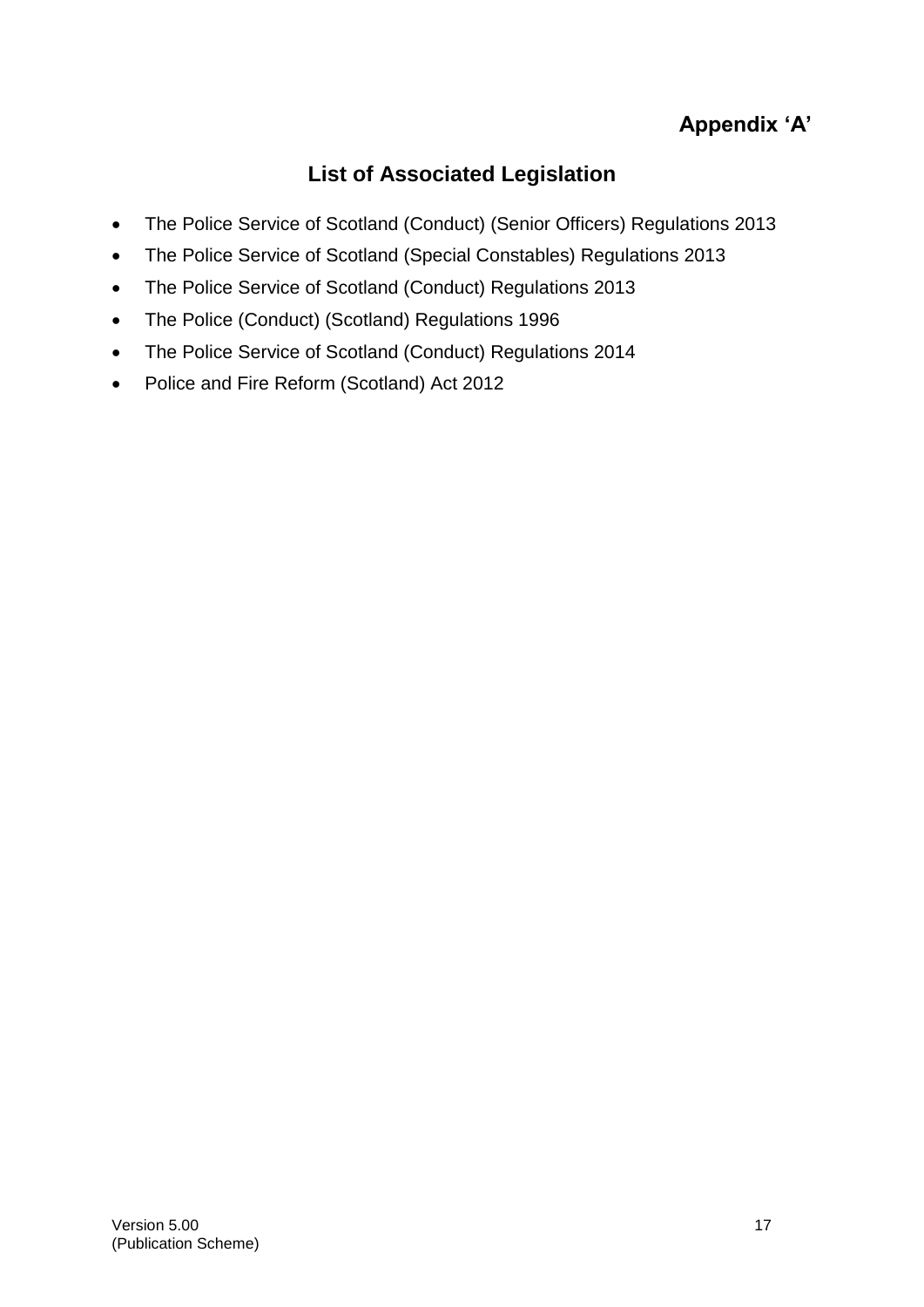# **Appendix 'B'**

# **List of Associated Reference Documents**

### **Policy**

• Professional Standards

#### **Standard Operating Procedures**

- Disciplinary SOP
- Attendance Management SOP
- ICT User Access Security SOP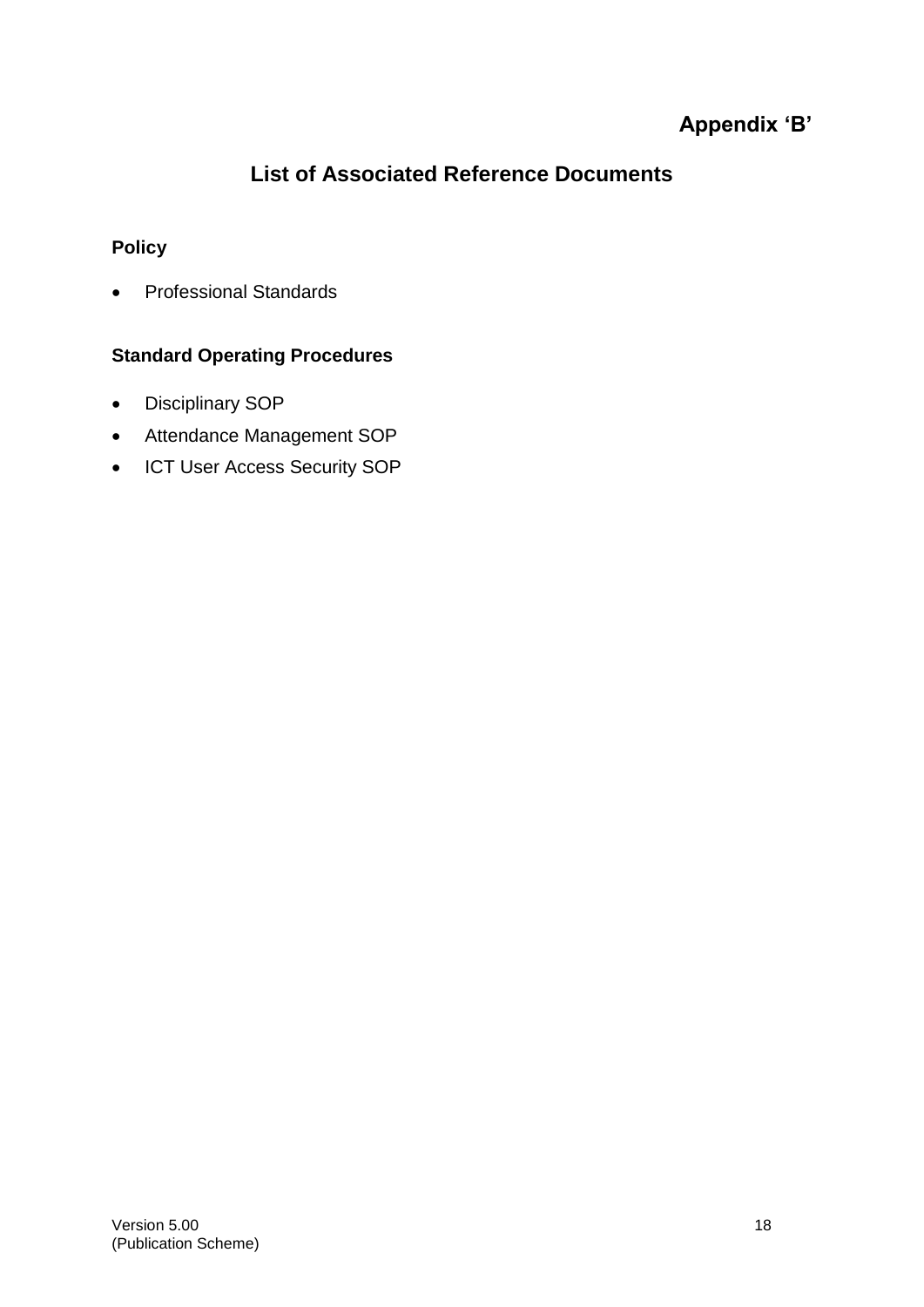# **Appendix 'C'**

# **List of Associated Forms**

- Regulation 8 (4) Notification of Suspension (039-001)
- Regulation 8 (5)(b) Review of suspension (039-002)
- Regulation 9 Alleged Criminal Offences (039-003)
- Regulation 10 Preliminary Assessment (039-004)
- Regulation 10 (4) Appointment of Investigator (039-005)
- Log of Action and Investigation (039-006)
- Log of Action and Investigation Continuation Sheet (039-006A)
- Regulation 11 Notice of Misconduct Investigation (039-007)
- Regulation 11 (2) Revised Notice of Investigation (039-008)
- Regulation 12 Notice of Misconduct Interview (039-009)
- Regulation 12 (8) Draft Written Record of Misconduct Interview (039-010)
- Regulation 12 (8) Final Written Record of Misconduct Interview (039-011)
- Regulation 13 Investigators Report Disclosable (039-012)
- Regulation 13 Investigators report Non Disclosable (039-013)
- Regulation 14 Determination on Misconduct Proceedings (039-014)
- Regulation 15 Misconduct Proceedings (039-015)
- Regulation 15 (5) Constables Notice of Acceptance (039-016)
- Regulation 15 (9) Notice of Requirement to attend misconduct proceedings (039- 017)
- Regulation 16 Appointment of Constable to Conduct Misconduct Proceedings (039-018)
- Regulation 17 Determination of Witnesses (039-019)
- Regulation 18 (6) Draft Written Record of Misconduct Proceedings (039-020)
- Regulation 18 (6) Final Written Record of Misconduct Proceedings (039-021)
- Regulation 23 Notification of Determination and Action (039-022)
- Regulation 24 Written Appeal Notice (039-023)
- Regulation 25 (6) Notice of Requirement to attend Appeal Hearing (039-024)
- Regulation 26 Determination of Appeal Notice of Decision (039-025)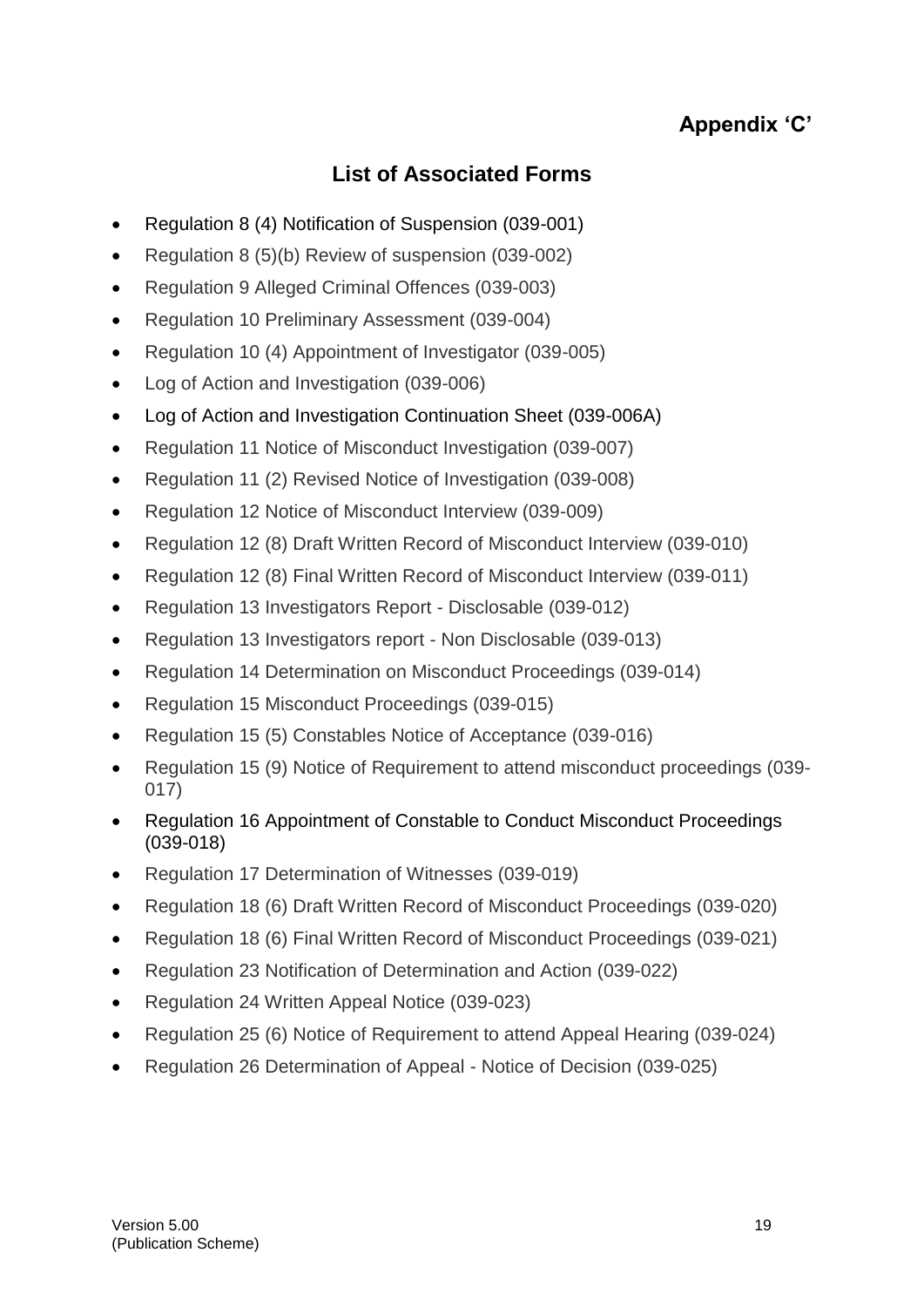# **Appendix 'D'**

# **Suspension Considerations**

Though not an exhaustive list the following should be considered prior to suspension. A risk assessment around the vulnerability of the officer, colleagues and the public should be undertaken before making a decision to refer to PSD

#### Criteria:

• An officer will be suspended from duty if, in all the circumstances, there is reasonable cause to believe that suspension is in the best interests of the individual, the public and/or Police Scotland.

The following points will be considered in determining 'best interests':

- Is the information credible? (Could the allegations be malicious?)
- Are the allegations serious? (Each to be judged on individual circumstances)
- Are the allegations current or historic?
- Will suspension prevent further allegations being made?
- Are the media aware? (Are media likely to confront subject officer?)
- What is the history of recent events? (Do recent circumstances present evidence of bigger picture, are there welfare issues?)
- Does the Moorov Doctrine apply?
- Has the officer failed to desist? (Complaints history?)
- Could the officer influence witnesses?
- Could evidence be interfered with or destroyed?
- What is the geographical location of the officer? (Could the officer encounter their accuser or witnesses?)
- Is it appropriate to redeploy the officer?
- Is the officer a supervisor? (Can the officer be allowed to credibly supervise others given nature of allegation?)
- Were the allegations reported 'in house'?
- What are the alternatives to suspension? (Could the officer be moved to a nonoperational or administrative post?)
- Will suspension protect the officer and/or Police Scotland?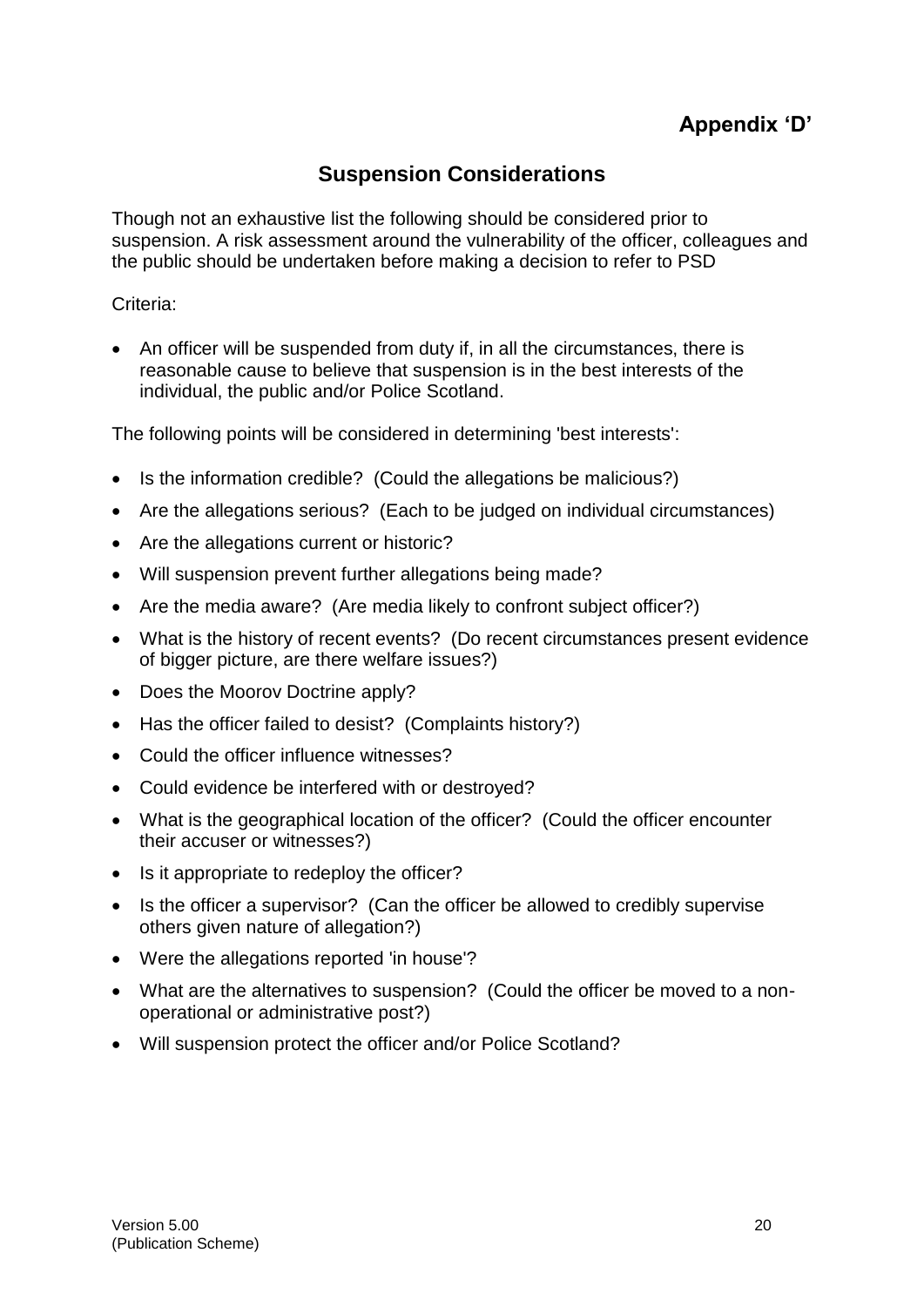# **Suspending Officer's Aide Memoire**

- Arrange for corroboration.
- Arrange for officer to be accompanied by staff association representative or friend/colleague (if considered appropriate).
- Inform officer that they are being suspended from duty and explain reason(s) why.
- For alleged conduct prior to 1st April 2014 officer is to be provided with 'Suspension from Duty' notice. For alleged conduct on or after 1st April 2014 officer is to be provided with 'Notification of Suspension Form'.
- Take possession of officers:
	- o Warrant Card
	- o Police Notebook
	- o CS/PAVA Incapacitant Spray
	- o Airwave Terminal
	- o Police Keys (buildings, Airwaves cabinet, etc.)
	- o Firearms Authorisation
	- $\circ$  Advise officer where his/her notebook will be retained. (Circumstances will dictate)
	- o Lodge items removed with PSD.
	- o Ensure relevant Head of Department/ Divisional Commander; Appropriate Staff Association; Human Resources; are informed of suspension.
	- o Ensure relevant 'Specialist Team' supervisor aware if officer a member (Firearms, Search, etc.).
	- o Ensure appropriate liaison officer appointed (Head of Department/ Divisional Commander responsibility).
	- o Ensure suspension of Police Scotland Computer Access.
	- o Ensure Head of Department/Divisional Commander arrange for Procurator Fiscal to be made aware of suspension where 'subject officer' is cited as a witness.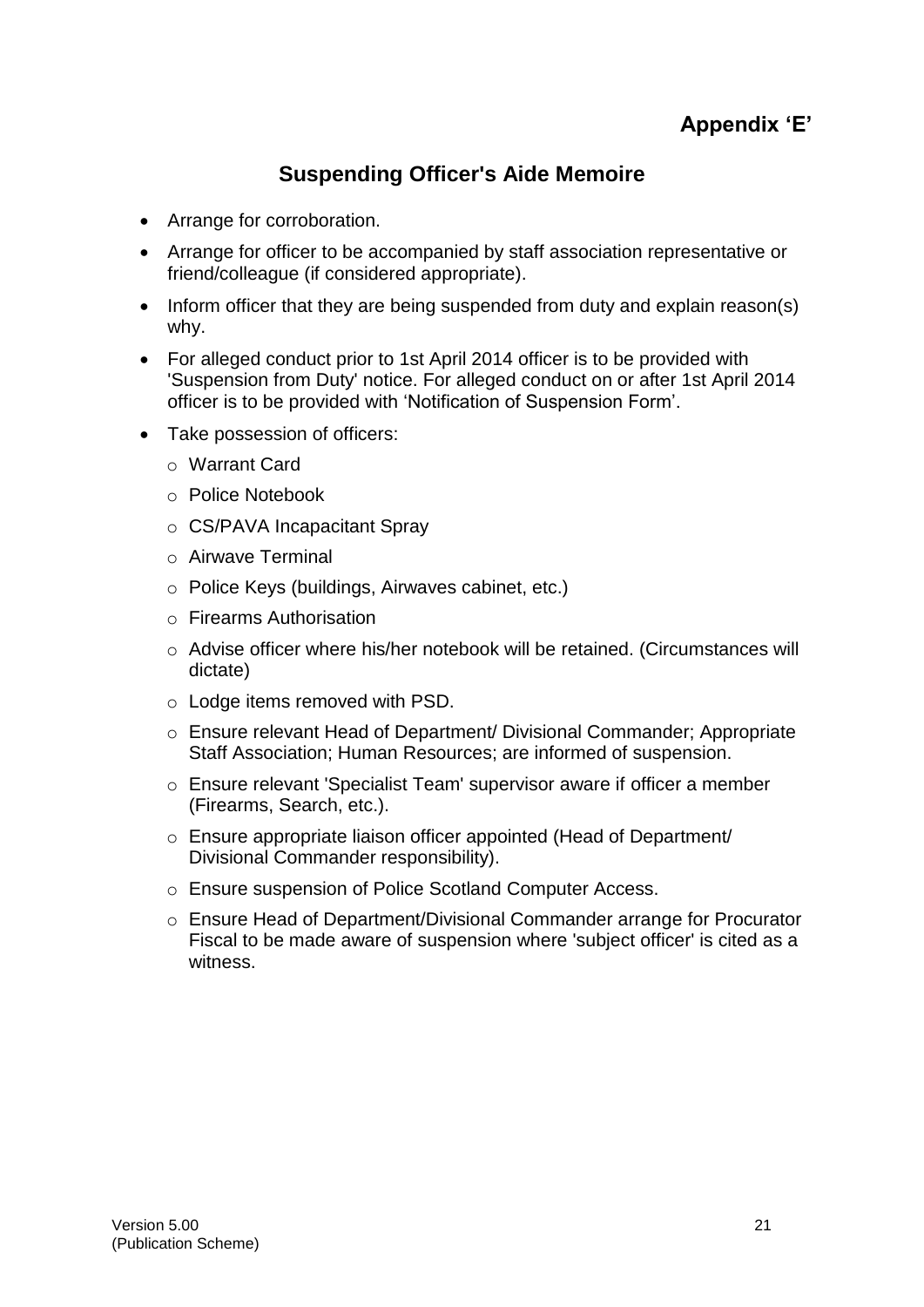# **Role of the Liaison Officer**

- Maintain regular contact with the suspended officer at mutually agreed time intervals and at locations suitable to both parties. Any visits should be in plain clothes utilising an unmarked vehicle.
- Provide Divisional/Departmental management with details of any welfare needs/concerns.
- Act as a preferred point of contact for information and official communications from PSD or the officer's division/department. In all circumstances the liaison officer should be informed in advance of any intention to communicate with the suspended officer, other than for welfare purposes. All contact with the suspended officer should be recorded.
- Ensure that arrangements are in place to keep the suspended officer updated on Police Scotland information.
- Record brief details of all contact.
- Submit relevant information to PSD to inform the review process.
- In the event of any perceived or actual media attention, to liaise with Corporate Services to keep the suspended officer and their family apprised. (Any media strategy agreed upon would be disseminated at this time).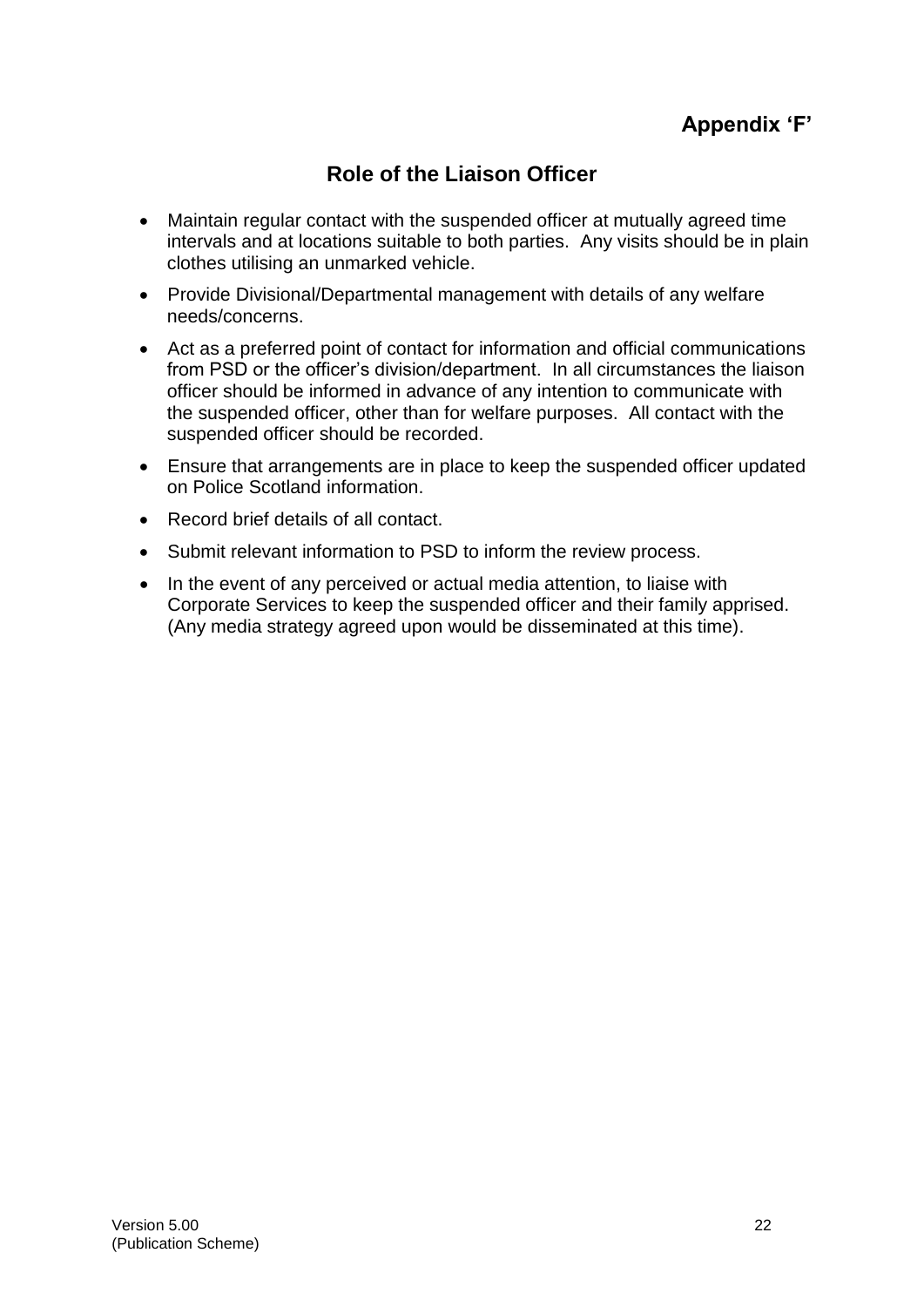# **Notes for the Guidance of Officers Suspended from Duty**

#### **1. General**

It must be emphasised that the act of suspension should not be taken as a presumption of guilt.

The following notes have been compiled to assist officers suspended from duty and to remind them of their entitlements, conditions and responsibilities whilst so suspended. It should be noted that the quidance is not intended to cover every eventuality and any queries arising as a result of suspension should be referred to the Head of PSD.

#### **2. Status**

While suspended, a police officer ceases to hold the office of constable, save for the purposes of the misconduct proceedings. However, the Standards of Professional Behaviour continue to apply to individuals who are suspended from duty. The DCC Designate can also impose such other conditions or restrictions as are reasonable in the circumstances e.g. restricting access to police premises or police social functions.

#### **3. Pay and Allowance**

Where it is decided that the police officer will be suspended from duty or moved to alternative duties, this will be with pay. The rate of any pay will be that which applied to the police officer at the time of suspension. Therefore if the police officer concerned was in receipt of a Competency Related Threshold Payment at the time of his or her suspension or temporary move to a new location or role as an alternative to suspension, those payments will continue to apply. Payment of allowances will be as outlined in Schedule 2 of the Police Service of Scotland Regulations 2013.

#### **4. Sickness**

Conditions of service in respect of sickness are unaffected by the fact an officer is suspended from duty. An officer who becomes ill during such a period must, therefore, comply with procedures in the same way as if they had been on normal duty. Officers are reminded that payment of benefits received whilst sick should still be paid into the Service. Officers should report any sickness or injury to their liaison officer and in line with current arrangements and self-certificate their incapacity. After seven days they shall then obtain a medical certificate for any continuous period of illness.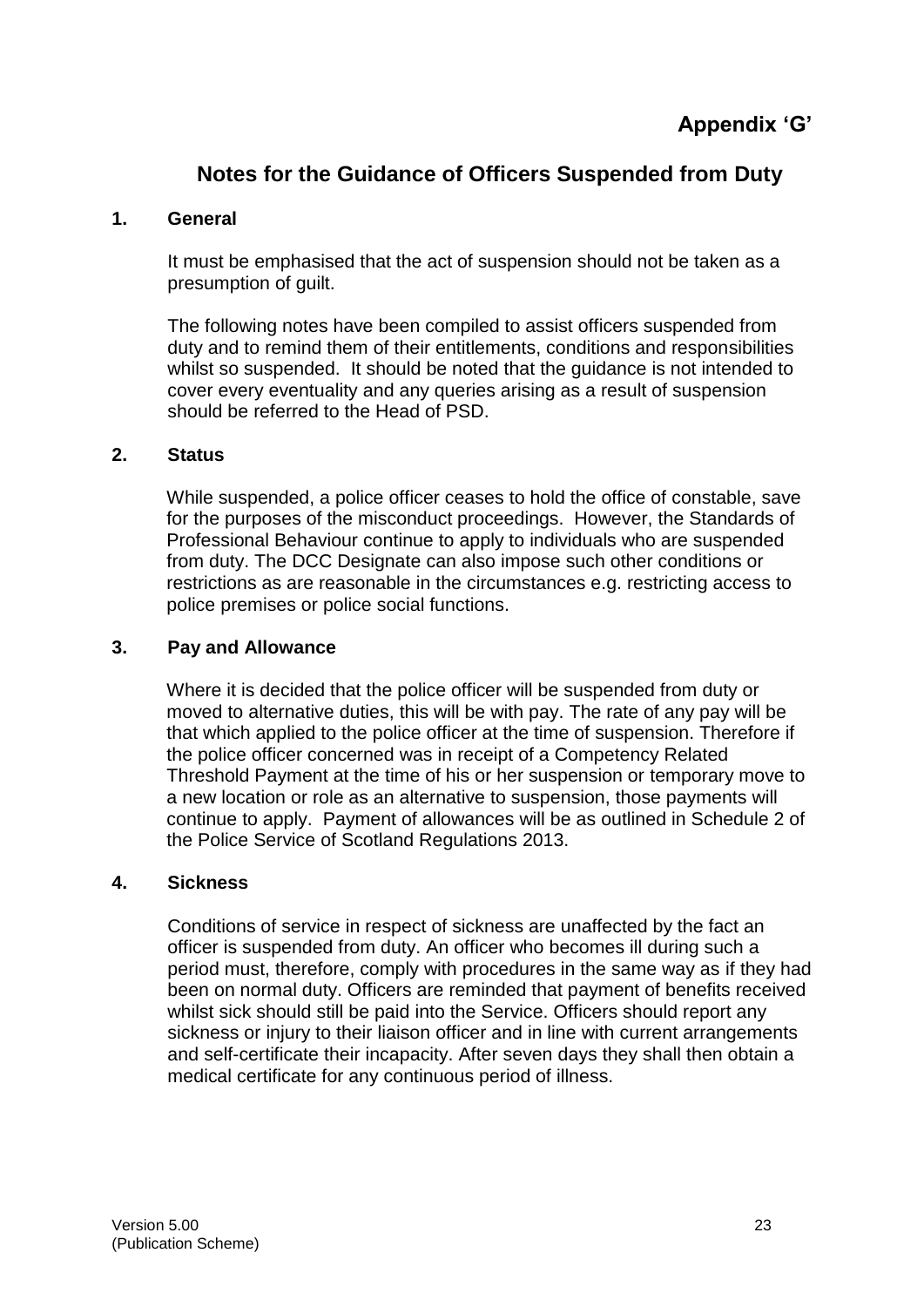#### **5. Welfare**

Suspended officers should be encouraged to contact the Scottish Police Federation who will advise on entitlements within the Group Insurance Scheme.

Support is available to suspended officers throughout their time of suspension via Employee Assistance Providers of Police Scotland. Suspended officers are still covered by any insurance/accident scheme sponsored by the Service or Staff Association, if they are paying members.

These Notes of Guidance place no restrictions upon any member of the Service wishing to visit a colleague during a period of suspension from duty. Officers should be aware of the misunderstandings and difficulties that can arise from these circumstances.

#### **6. Recall to Duty**

Where an officer suspended from duty is recalled to perform a specific duty, e.g. to give evidence at Court, expenses will be met in the same way as if the officer were on usual duty.

All cases in which suspended officers are called as witnesses will be brought at once to the attention of the Procurator Fiscal. The suspended officer will give details of outstanding cases to their Liaison officer as soon as possible so that the appropriate line manager can be advised and action taken.

Suspended uniform officers, who are called as witnesses to court, will attend court in smart civilian dress.

If a defence agent requires to precognosce an officer who is suspended, there is no reason why this cannot be arranged with the officer. Should the officer require access to notebooks for this purpose this should be arranged through the liaison officer.

#### **7. Annual Leave and Rest Days**

Officers suspended from duty may take annual leave during the course of suspension with the authority of the Divisional Commander /Departmental Head. Short-term absences from the approved place of residence, e.g. visits to friends, relatives or dependants for a few days, will not normally be regarded as annual leave. Such absences from the approved residence, over and above normal rest day periods, must be reported to the Divisional Commander /Departmental Head through the liaison officer.